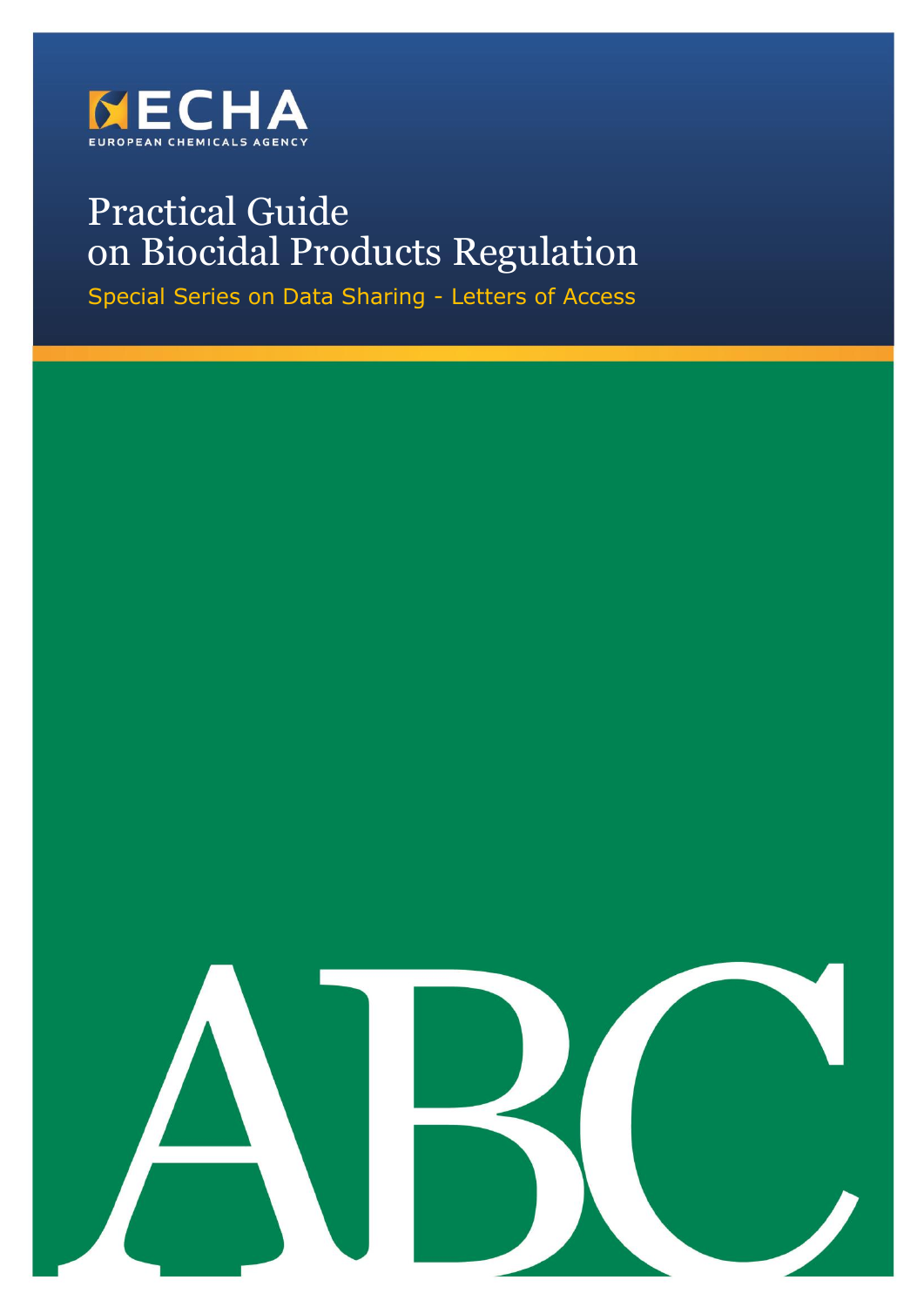# <span id="page-1-0"></span>**LEGAL NOTICE**

This document aims to assist users in complying with their obligations under the Biocidal Products Regulation (BPR). However, users are reminded that the text of the BPR is the only authentic legal reference and that the information in this document does not constitute legal advice. Usage of the information remains under the sole responsibility of the user. The European Chemicals Agency does not accept any liability with regard to the use that may be made of the information contained in this document.

**Practical Guide on Biocidal Products Regulation: Special Series on Data Sharing - Letters of Access**

**Reference:** ECHA-15-B-05-EN **Cat No.:** ED-02-15-271-EN-N **ISBN-13:** 978-92-9247-191-0 **DOI:** 10.2823/926 **Publ.date:** April 2015 **Language:** EN

© European Chemicals Agency, 2015

This document will be available in the following 23 languages: Bulgarian, Croatian, Czech, Danish, Dutch, English, Estonian, Finnish, French, German, Greek, Hungarian, Italian, Latvian, Lithuanian, Maltese, Polish, Portuguese, Romanian, Slovakian, Slovenian, Spanish and Swedish.

If you have questions or comments in relation to this document please send them (indicating the document reference, issue date, chapter and/or page of the document which your comment refers) using the Information request form. The feedback form can be accessed via the 'Contact ECHA' page at: <http://echa.europa.eu/contact>

#### **European Chemicals Agency**

Mailing address: P.O. Box 400, FI-00121 Helsinki, Finland Visiting address: Annankatu 18, Helsinki, Finland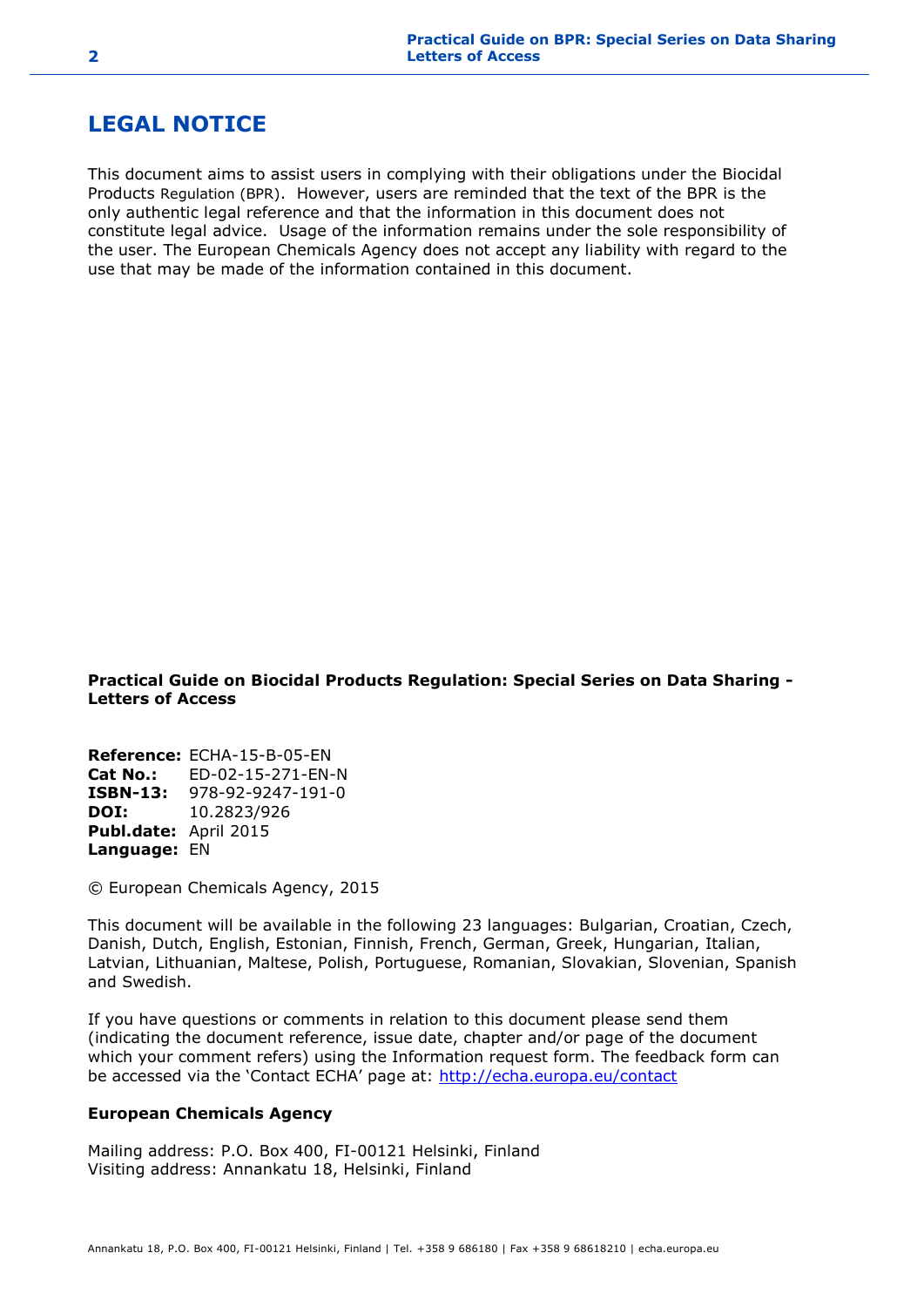# <span id="page-2-0"></span>**DOCUMENT HISTORY**

| <b>Version</b> | <b>Comment</b>                | <b>Date</b>       |
|----------------|-------------------------------|-------------------|
|                | Version $1.0$   First edition | <b>April 2015</b> |
|                |                               |                   |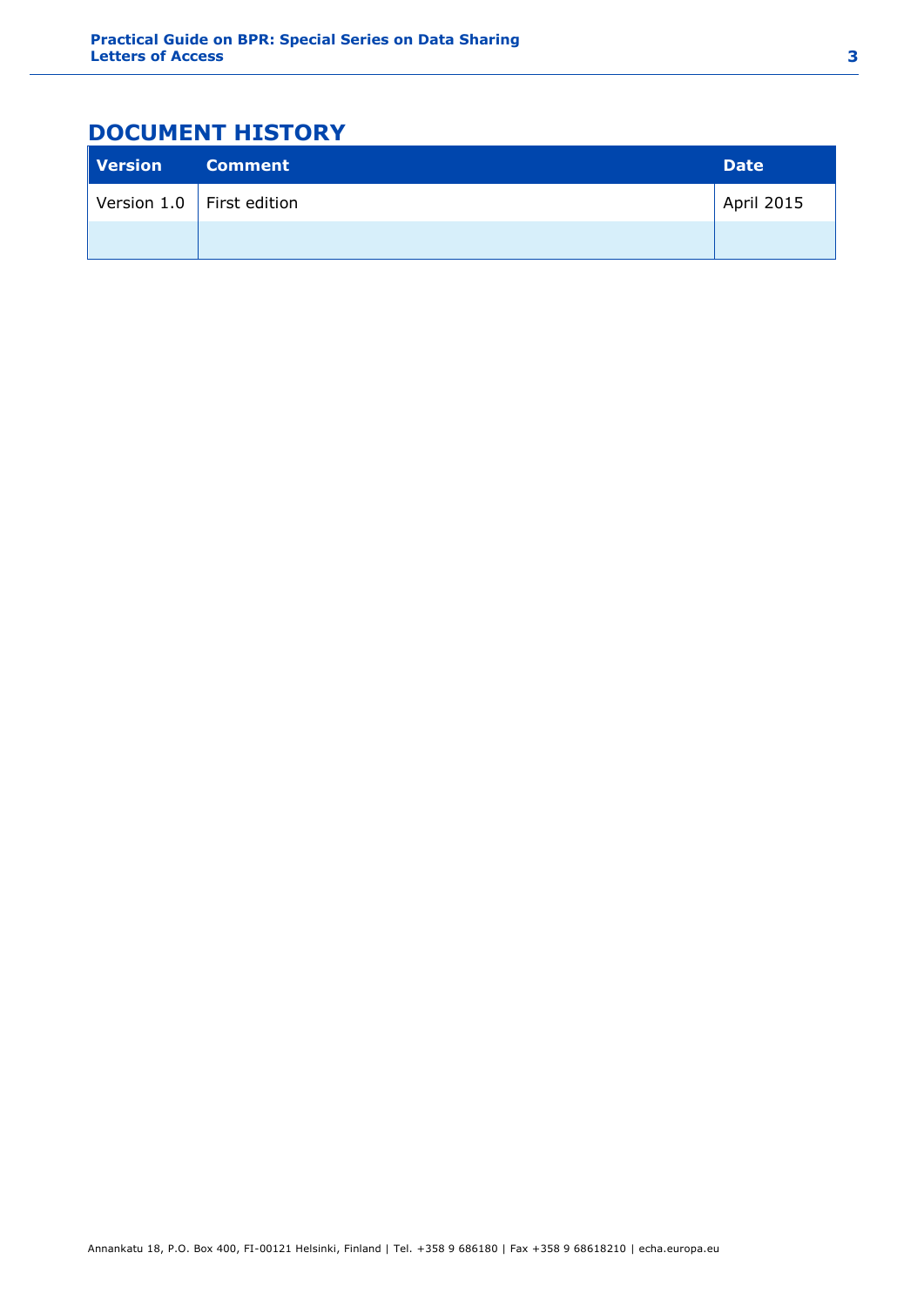# <span id="page-3-0"></span>**PREFACE**

This Practical Guide on Letters of Access explains the implementation of a data sharing agreement through a letter of access in the context of the Biocidal Products Regulation (EU) No 528/2012 (the BPR). It is part of a special series of practical guides on data sharing for the BPR, including also an Introduction to the BPR and SME considerations and Practical Guides on Data Sharing and Consortia.

This Practical Guide should not be read in isolation. Other guidance documents are available from the Agency and reference to them is encouraged.

The Special Series of Practical Guides has been developed by the European Commission in consultation with the European Chemicals Agency (the "Agency") and the Member State Competent Authorities (the "MSCAs"), a sample of SMEs, representative associations, law firms and technical consultancies.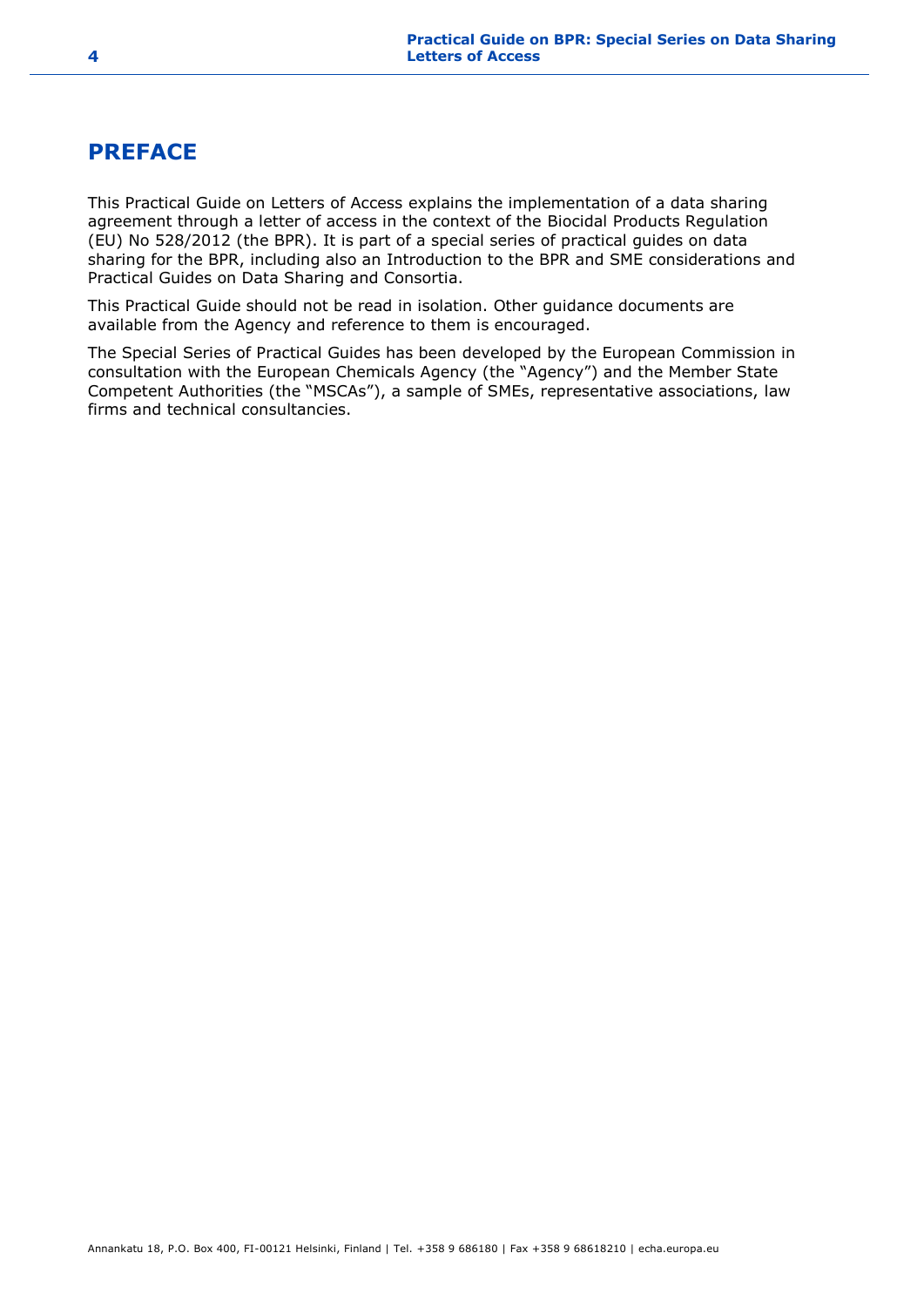# **Table of Contents**

| <b>LEGAL NOTICE</b>                                            | 2  |
|----------------------------------------------------------------|----|
| <b>DOCUMENT HISTORY</b>                                        | 3  |
| <b>PREFACE</b>                                                 | 4  |
| <b>LIST OF ABBREVIATIONS</b>                                   | 6  |
| LIST OF TERMS AND DEFINITIONS                                  | 7  |
| 1. WHAT IS A LETTER OF ACCESS IN THE CONTEXT OF THE BPR?       | 9  |
| 1.1. Sharing data under the BPR                                | 9  |
| 1.2. What is an LoA?                                           | 10 |
| 2. WHEN DO YOU NEED AN LOA UNDER THE BPR?                      | 11 |
| 3. WHAT YOU SHOULD BE AWARE OF AS A PROSPECTIVE APPLICANT OR A |    |
| <b>DATA OWNER</b>                                              | 13 |
| 3.1. From the perspective of a prospective applicant           | 13 |
| 3.2. From the perspective of a data owner                      | 14 |
| 4. THE PROCESS FOR OBTAINING AN LOA                            | 14 |
| 5. ACCESS RIGHTS                                               | 16 |
| 5.1. The scope of access                                       | 16 |
| 5.2. Conditions relating to the use of the data                | 17 |
| 6. HOW THE AGENCY/MSCAS WILL USE A LETTER OF ACCESS            | 18 |
| DATA SHARING AGREEMENTS<br>7.                                  | 19 |
| DOS AND DON'TS REGARDING LOAS<br>8.                            | 20 |
| 9. TEMPLATE LOA FOR FAST AND STANDARD TRACKS                   | 20 |
| APPENDIX 1. LOA TEMPLATE FOR ARTICLE 95 (ALSO FOR PRODUCT      |    |
| AUTHORISATION IN ACCORDANCE WITH ARTICLE 95(4))                | 22 |
| APPENDIX 2. TEMPLATE LOA FOR PRODUCT AUTHORISATIONS ONLY (IN   |    |
| CASE TEMPLATE IN APPENDIX 1 CANNOT BE APPLIED)                 | 24 |
| APPENDIX 3. TEMPLATE COVER LETTER                              | 25 |
| APPENDIX 4. TEMPLATE SHORT-FORM DATA SHARING AGREEMENT IN THE  |    |
| FORM OF TERMS AND CONDITIONS                                   | 26 |
| APPENDIX 5. TEMPLATE LONG-FORM DATA SHARING AGREEMENT          | 28 |
| <b>Table of Figures</b>                                        |    |
|                                                                |    |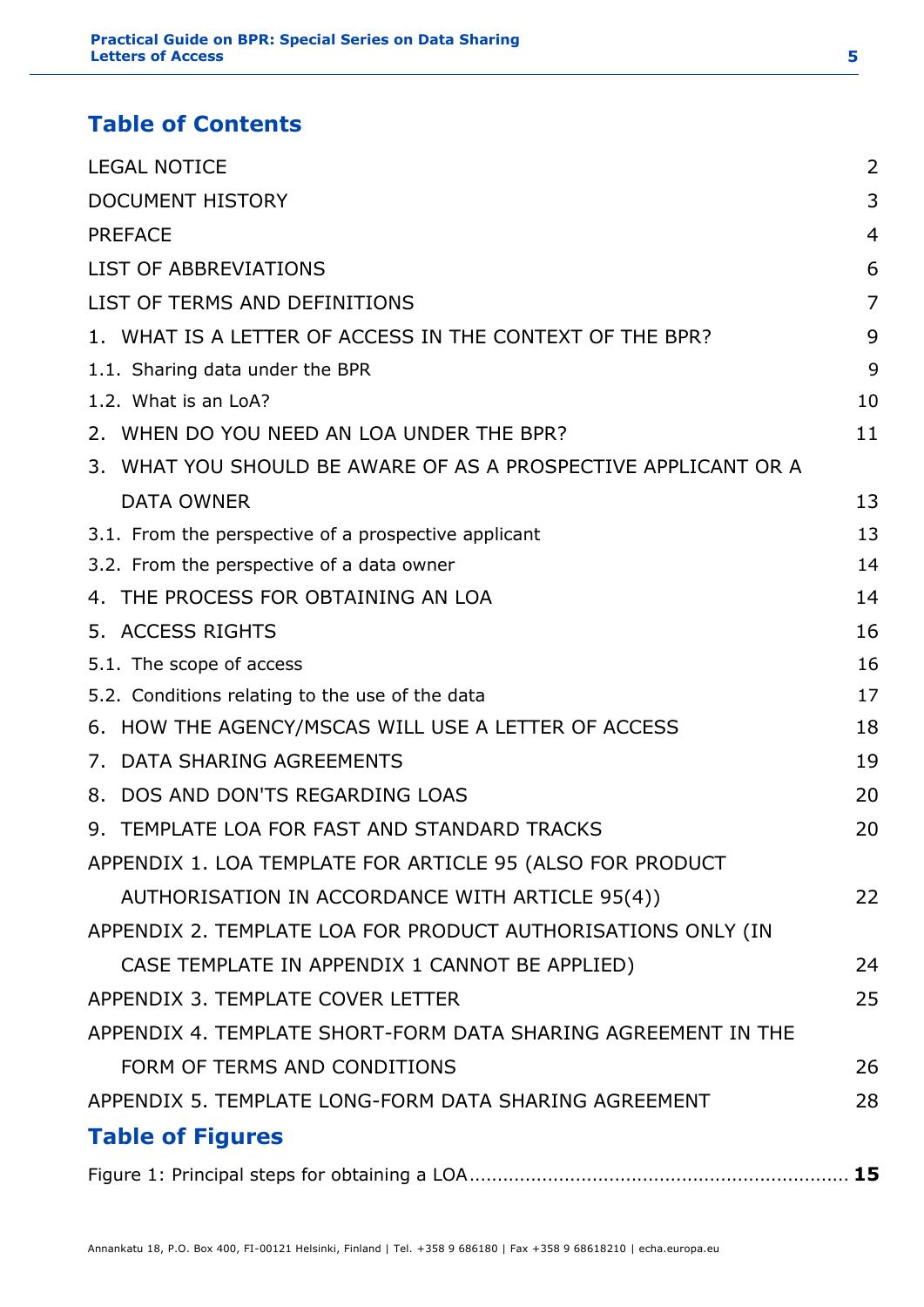# <span id="page-5-0"></span>**List Of Abbreviations**

The following text conventions are used throughout the Practical Guide.

| Standard term /<br><b>Abbreviation</b> | <b>Explanation</b>                                                                                                                                                                                          |
|----------------------------------------|-------------------------------------------------------------------------------------------------------------------------------------------------------------------------------------------------------------|
| AH                                     | Authorisation holder                                                                                                                                                                                        |
| <b>AS</b>                              | Active substance                                                                                                                                                                                            |
| <b>BPD</b>                             | Directive 98/8/EC of the European Parliament and of the Council<br>of 16 February 1998 concerning the placing of biocidal products on<br>the market (Biocidal Products Directive)                           |
| <b>BPF</b>                             | Biocidal product family                                                                                                                                                                                     |
| <b>BPR</b>                             | Regulation (EU) No 528/2012 of the European Parliament and of<br>the Council of 22 May 2012 concerning the making available on<br>the market and use of biocidal products (Biocidal Products<br>Regulation) |
| <b>EU</b>                              | European Union                                                                                                                                                                                              |
| LoA                                    | Letter of access                                                                                                                                                                                            |
| <b>MSCAs</b>                           | Member State Competent Authorities responsible for the<br>application of the BPR, designated under Article 81 of the BPR                                                                                    |
| PT                                     | Product Type                                                                                                                                                                                                |
| R <sub>4</sub> BP                      | Register for Biocidal Products                                                                                                                                                                              |
| <b>REACH</b>                           | Regulation (EC) No 1907/2006 of the European Parliament and of<br>the Council of 18 December 2006 concerning the Registration,<br>Evaluation, Authorisation and Restriction of Chemicals (REACH)            |
| <b>SBP</b>                             | Same biocidal product                                                                                                                                                                                       |
| <b>SMEs</b>                            | Small and Medium Sized Enterprises                                                                                                                                                                          |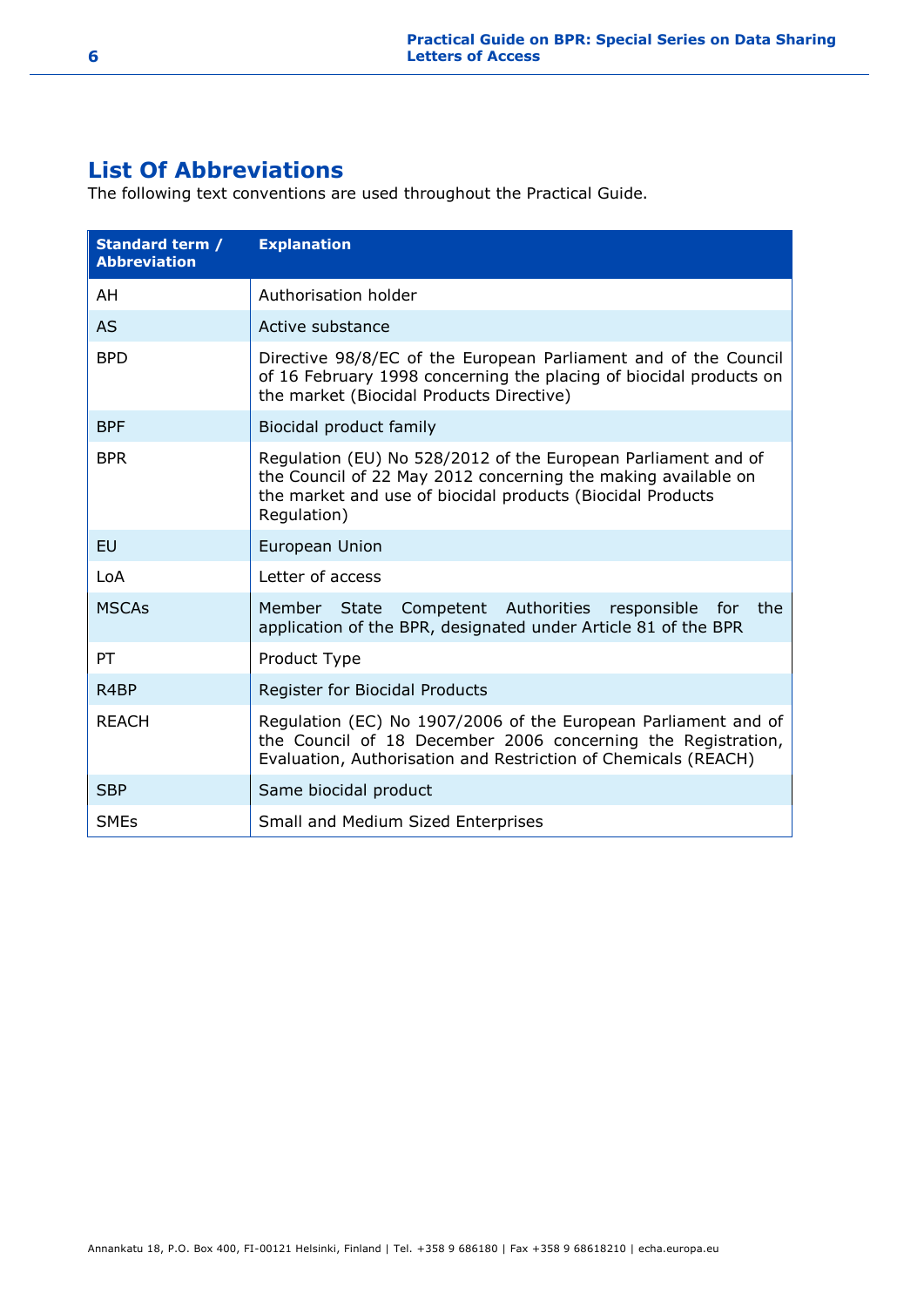# <span id="page-6-0"></span>**List of Terms and Definitions**

For the purposes of the Practical Guides, the definitions in Article 3(1) of the Biocidal Products Regulation (EU) No 528/2012 (BPR) apply. The most relevant definitions are reproduced below, together with other standard terms used in the Practical Guides.

| Standard term /<br><b>Abbreviation</b> | <b>Explanation</b>                                                                                                                                                                                                                                                                                                                                                           |
|----------------------------------------|------------------------------------------------------------------------------------------------------------------------------------------------------------------------------------------------------------------------------------------------------------------------------------------------------------------------------------------------------------------------------|
| Access                                 | The term is used to means the right to refer to data/studies when<br>submitting applications under the BPR, further to an agreement<br>reached with the data owner. Depending on the content of the<br>data sharing agreement, it can also mean the right to inspect hard<br>copies of studies and/or the right to obtain hard copies of studies.                            |
| Agency                                 | European Chemicals Agency, established under Article 75 of<br><b>REACH</b>                                                                                                                                                                                                                                                                                                   |
| Article 95 List                        | The list of relevant substances and suppliers published by the<br>Agency under Article 95(1) of the BPR                                                                                                                                                                                                                                                                      |
| <b>Biocidal</b><br>product<br>family   | A group of biocidal products having (i) similar uses; (ii) the same<br>active substances; (iii) similar composition with specified<br>variations and (iv) similar levels of risk and efficacy (Article<br>$3(1)(s)$ BPR)                                                                                                                                                     |
| Chemical<br>similarity                 | A check which can be made prior to the adoption of the approval<br>decision for an active substance, which assesses the substance<br>identity and chemical composition of an active substance<br>originating from one source with the aim of establishing its<br>similarity regarding the chemical composition of the same<br>substance originating from a different source. |
| Data submitter                         | The company/person which submits the data to the Agency/MSCA<br>in connection with an application under the BPD or BPR                                                                                                                                                                                                                                                       |
| Every effort                           | The level of diligence required when negotiating the sharing of<br>data according to Article 63(1) of the BPR                                                                                                                                                                                                                                                                |
| active<br>Existing<br>substance        | A substance which was on the market on 14 May 2000 as an<br>active substance of a biocidal product for purposes other than<br>scientific or product and process-orientated research<br>and<br>development (Article 3(1)(d) BPR)                                                                                                                                              |
| Fast track                             | One method of obtaining an LoA for Article 95 purposes which<br>envisages limited negotiations and a short written data sharing<br>agreement. Also described as an "over-the- counter" transaction                                                                                                                                                                           |
| Letter of access                       | An original document, signed by the data owner or its<br>representative, which states that the data may be used for the<br>benefit of a third party by competent authorities, the Agency, or<br>the Commission for the purposes of the BPR (Article $3(1)(t)$ BPR)                                                                                                           |
| New<br>active<br>substance             | A substance which was not on the market on 14 May 2000 as an<br>active substance of a biocidal product for purposes other than<br>scientific or product and process-orientated research<br>and<br>development (Article 3(1)(d) BPR)                                                                                                                                          |
| Prospective<br>applicant               | Any person which intends to perform tests or studies for the<br>purposes of the BPR (Article 62(1) BPR)                                                                                                                                                                                                                                                                      |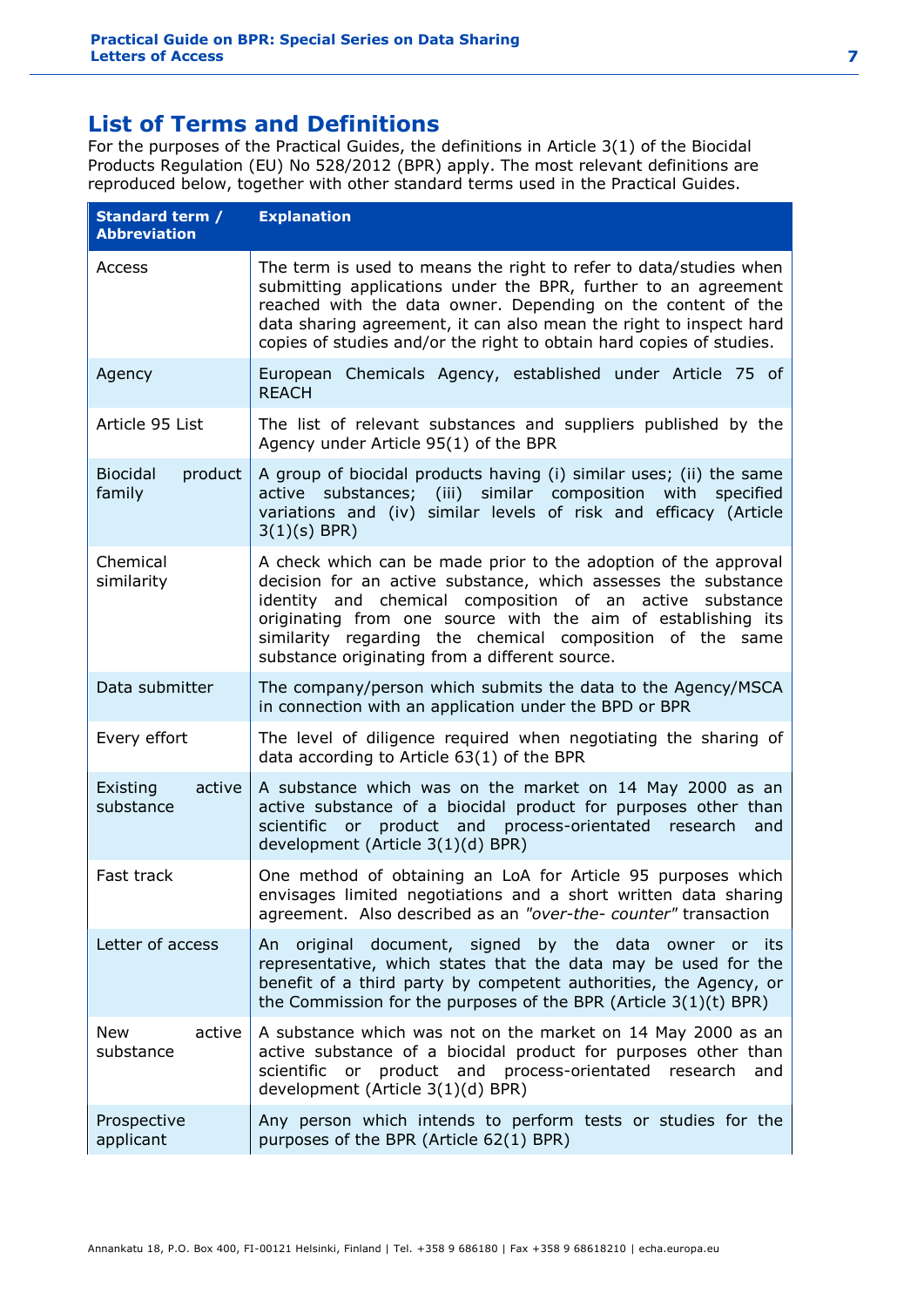| Standard term /<br><b>Abbreviation</b> | <b>Explanation</b>                                                                                                                                                                                                                                                                                                                                                                                                                                                                                                                                                                                                                                                                                                                             |
|----------------------------------------|------------------------------------------------------------------------------------------------------------------------------------------------------------------------------------------------------------------------------------------------------------------------------------------------------------------------------------------------------------------------------------------------------------------------------------------------------------------------------------------------------------------------------------------------------------------------------------------------------------------------------------------------------------------------------------------------------------------------------------------------|
| Review<br>Programme                    | The work programme for the systematic examination of all<br>existing active substances contained in biocidal products referred<br>to in Article 89 of the BPR                                                                                                                                                                                                                                                                                                                                                                                                                                                                                                                                                                                  |
| Related reference<br>product           | In the context of an SBP authorisation, this is the biocidal product<br>or product family which has already been authorised, or for which<br>the application has been made, which the SBP is identical to                                                                                                                                                                                                                                                                                                                                                                                                                                                                                                                                      |
| Right to refer                         | Means the right to refer to data/studies when submitting<br>applications under the BPR, further to an agreement reached with<br>the data owner (the right is usually granted through an LoA). This<br>right to refer can also be granted by the Agency following a data<br>sharing dispute under Article 63(3) BPR.                                                                                                                                                                                                                                                                                                                                                                                                                            |
| biocidal<br>Same<br>product            | A biocidal product/family which is identical to a related reference<br>product/family, as per Commission Implementing Regulation (EU)<br>No 414/2013 of 6 May 2013 specifying a procedure for the<br>authorisation of same biocidal products in accordance with<br>Regulation (EU) No 528/2012 of the European Parliament and of<br>the Council                                                                                                                                                                                                                                                                                                                                                                                                |
| <b>Standard Track</b>                  | One method of obtaining an LoA which envisages detailed<br>discussions on the rights covered by the LoA, together with a<br>detailed written data sharing agreement                                                                                                                                                                                                                                                                                                                                                                                                                                                                                                                                                                            |
| <b>Technical</b><br>Equivalence        | Mean similarity, as regards the chemical composition and hazard<br>profile, of a substance produced either from a source different to<br>the reference source, or from the reference source but following a<br>change to the manufacturing process and/or manufacturing<br>location, compared to the substance of the reference source in<br>respect of which the initial risk assessment was carried out, as<br>established in Article 54 of the BPR (Article $3(1)(w)$ BPR).<br>Technical equivalence is a requirement for a product authorisation<br>application but is not a requirement for an application under<br>Article 95 of the BPR and is not a legal pre-requisite for data<br>sharing under Article 62 and Article 63 of the BPR |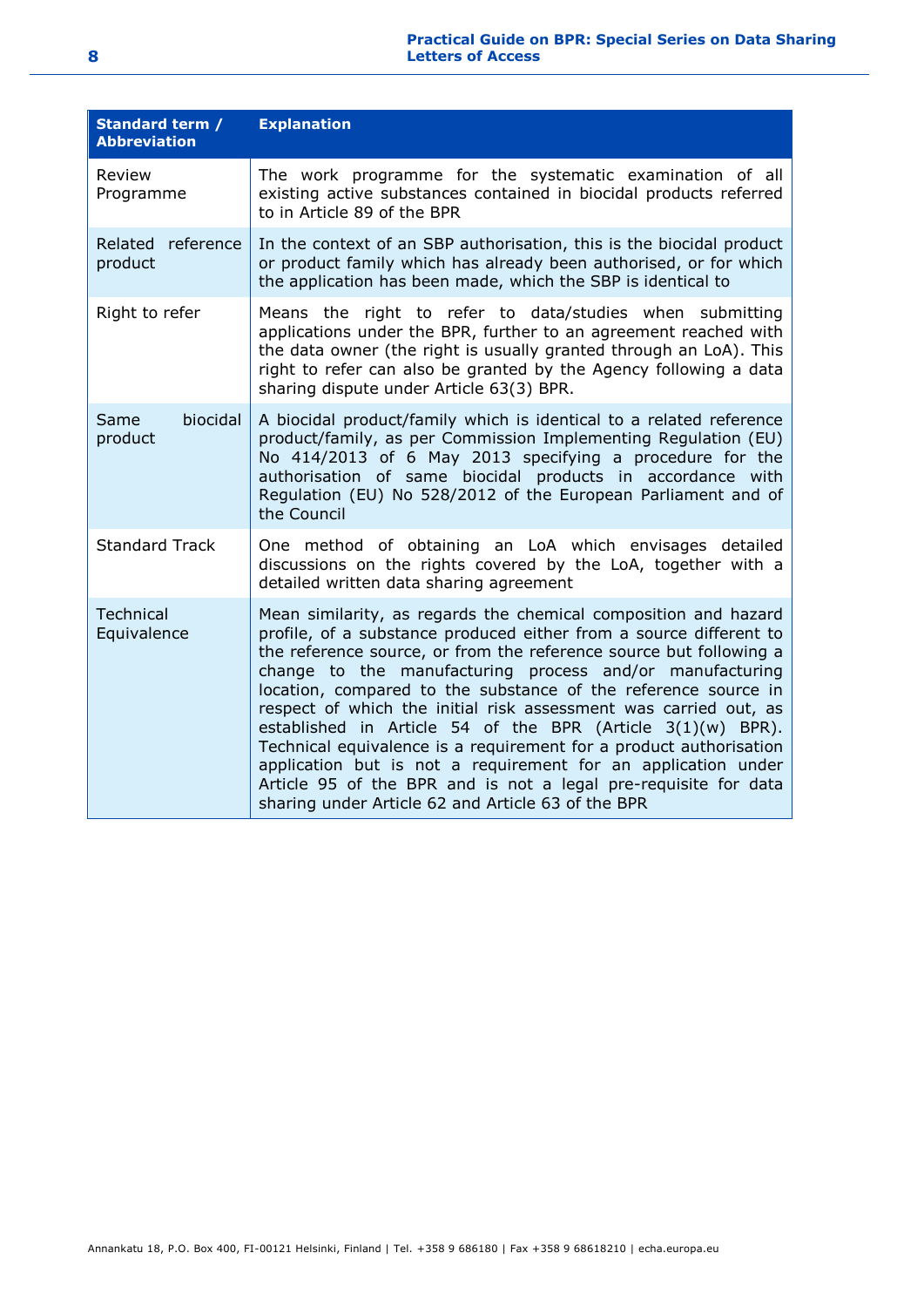# <span id="page-8-0"></span>**1. What is a letter of access in the context of the BPR1?**

# <span id="page-8-1"></span>**1.1. Sharing data under the BPR**

To understand what a Letter of Access (an "**LoA**") is and its role under the BPR, it is important to understand the regulatory/legal context in which it is used. That context is data sharing, which can be voluntary (as part of a mutual arrangement between companies/persons) or, if negotiations are unsuccessful, the Agency can help the prospective applicant by granting a right to refer to the data (in certain circumstances specified by the BPR – see section 4.2 of the Practical Guide on Data Sharing). The word "data" is commonly used to refer to scientific tests and studies, including, but not limited to, those involving vertebrate animals.

As explained in the Practical Guide on Data Sharing, the BPR requires companies/persons that own data to share those data on request with other companies/persons which require those data for a purpose under the BPR, for example, applying for authorisation of a biocidal product or applying for inclusion in the Article 95 List.

The rules under the BPR dictate which data are required to be contained in the dossier and how those data can be obtained. There are two dynamics at play here:

- First, what the authorities are allowed to do with any data submitted to them for a purpose under the BPR is limited by Article 59 of the BPR. That Article states that the authorities are not allowed to use the data submitted by one company/person (the "**data owner**" or "**previous applicant**") for the benefit of any other company/person (the "**prospective applicant**") unless the data owner has granted permission for that to be done. Accordingly, the relevant regulatory authorities have their hands tied to a certain extent with the use that they can make of the data that they have in their possession.
- Second, as explained in the Practical Guide on Data Sharing, the BPR requires the data owners to make available requested data, or give a right to refer to that data, to prospective applicants if an agreement is reached on the sharing of the results of the tests or studies requested by the latter. Under certain conditions, where negotiations are unsuccessful, the Agency can grant the prospective applicant a right to refer to the requested data.

As a result of these two dynamics, companies/persons which are data owners will have to share data with companies/persons which are prospective applicants. It is in considering what the word "share" means that the concept of an LoA becomes relevant. Simply put, as an alternative to submitting an entire dossier of data which would include the studies themselves, a prospective applicant can, and must in certain circumstances, request from the data owner all2 the scientific and technical data related to the tests and studies concerned as well as a right to refer to these data it has already submitted when making applications under the BPR. In cases where the parties agree that a right of reference is the access successfully negotiated between them, that right will normally be given by way of a grant of an LoA.

In practice, the process leading to the sharing of data and the granting of an LoA usually involves the negotiation of a written data sharing agreement between the prospective applicant and the data owner; that agreement will set out the terms and conditions under which the data owner agrees to give the prospective applicant access to its data in

-

<sup>&</sup>lt;sup>1</sup> For more on what the BPR is, see the Practical Introduction to the BPR and Small and Medium Sized Enterprises. Here is the link to the consolidated version of the BPR, including amendments: [http://echa.europa.eu/regulations/biocidal-products-regulation/legislation.](http://echa.europa.eu/regulations/biocidal-products-regulation/legislation)

<sup>&</sup>lt;sup>2</sup> According to Article 63(4) of the BPR the prospective applicant shall be required to share only in the costs of information that it is required to submit for the purposes of the BPR. Therefore, in practice, applicants only need to ask for data that they want/need, as further explained in the stepwise approach outlined in section 2.1 of the Practical Guide on Data Sharing.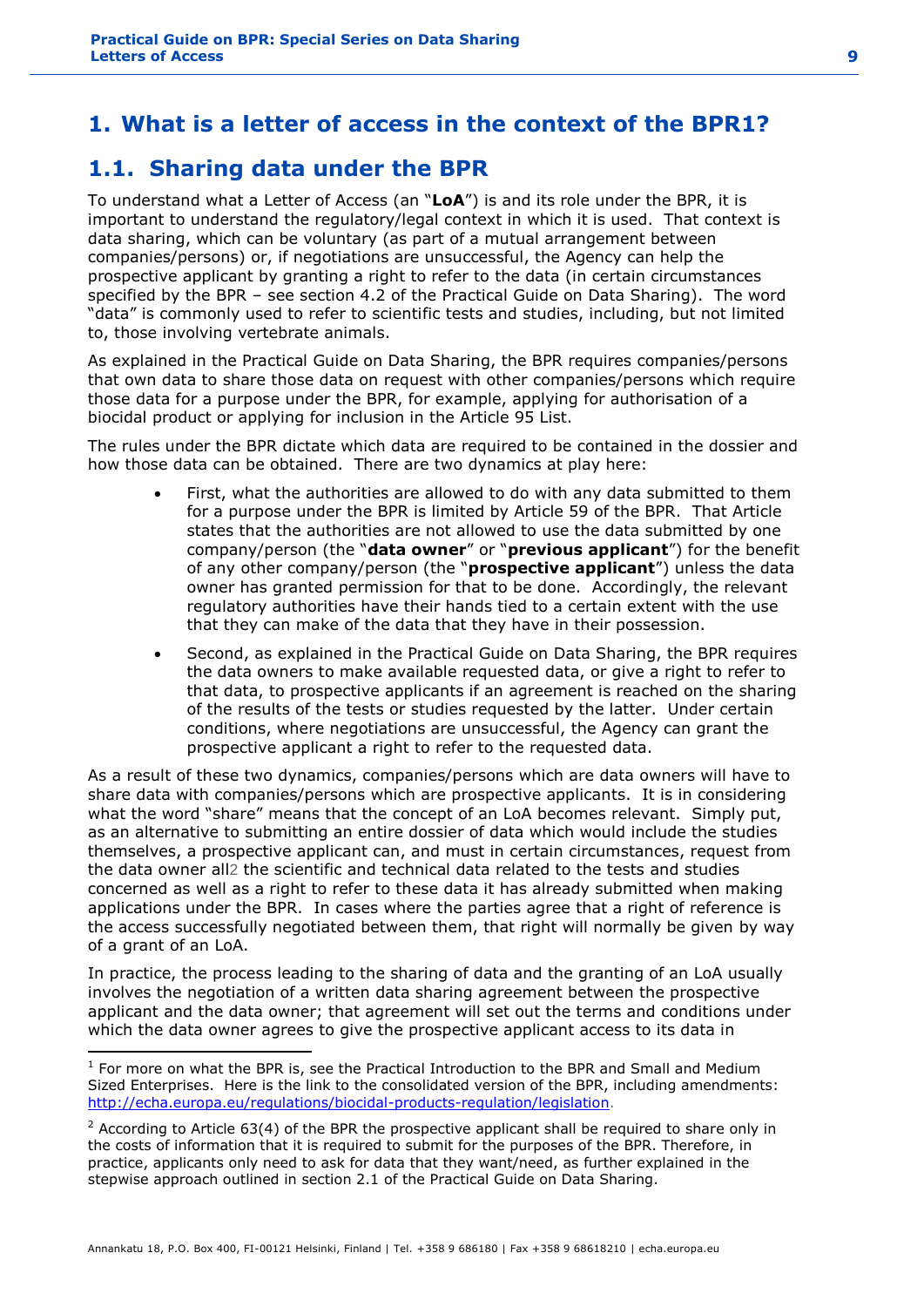exchange for money/compensation (see a description of the main terms of a data sharing agreement at  $section 7$ ). The access rights agreed to are in turn implemented via an LoA, which is usually appended to the data sharing agreement. A template LoA is set out in [Appendix 1.](https://activity.echa.europa.eu/sites/act-5/process-5-3/docs/01_Biocides/Practical%20Guides/ECHA%20documents/ECHA_PG_Letters_of_Access_v2.docx#_Hlk415227808) The "fast track" LoA negotiation described at section 3.1 of the Practical Guide on Data Sharing suggests that an "over-the-counter" LoA can also be negotiated together with a simple-form data sharing agreement (see [Appendix 4\)](https://activity.echa.europa.eu/sites/act-5/process-5-3/docs/01_Biocides/Practical%20Guides/ECHA%20documents/ECHA_PG_Letters_of_Access_v2.docx#_Hlk415227944)

Please note that parties are free to negotiate the mechanics of the LoA or the data sharing agreement as they wish. While the BPR requires the parties to make every effort to reach an agreement on sharing data, it does not require that a written data sharing agreement is entered into or that the template LoAs provided below are is used.

# <span id="page-9-0"></span>**1.2. What is an LoA?**

Article 3(1)(t) of the BPR defines an LoA as:

"*an original document, signed by the data owner or its representative, which states that the data may be used for the benefit of a third party by Competent Authorities, the Agency, or the Commission for the purposes of this Regulation*."

Article 61 of the BPR further clarifies that an LoA must contain at least the following information:

- the name and contact details of the data owner and the beneficiary;
- the name of the active substance or biocidal product for which access to the data is authorised;
- the date on which the LoA takes effect; and
- a list of the submitted data to which the LoA grants citation rights.

These are prescriptive requirements which the relevant regulatory authorities – whether the Agency or an MSCA – will need to see before being able to rely on the LoA. Whatever negotiations take place, and whichever written or verbal or other type of agreement is reached between the data owner and prospective applicant, the LoA must conform to these requirements.

It is important to note what the LoA gives, and does not give, to the prospective applicant:

| It entitles the relevant regulatory<br>authorities to use the data that have<br>already been submitted to them by<br>another company/person to fill the data<br>gaps in the prospective applicant's<br>application dossier.         | Not all LoAs give the prospective<br>applicant the automatic right to pass on<br>the LoA to any other party. |
|-------------------------------------------------------------------------------------------------------------------------------------------------------------------------------------------------------------------------------------|--------------------------------------------------------------------------------------------------------------|
| It may give the prospective applicant<br>the right to pass on the LoA for the<br>benefit of its customers, depending on<br>the purpose for which the data<br>submission is required (i.e. inclusion on<br>the Article 95 BPR List). | It does not give the prospective<br>applicant any automatic ownership<br>rights in the data.                 |
|                                                                                                                                                                                                                                     | It does not give the prospective applicant<br>the automatic right to receive hard copies of<br>the data.     |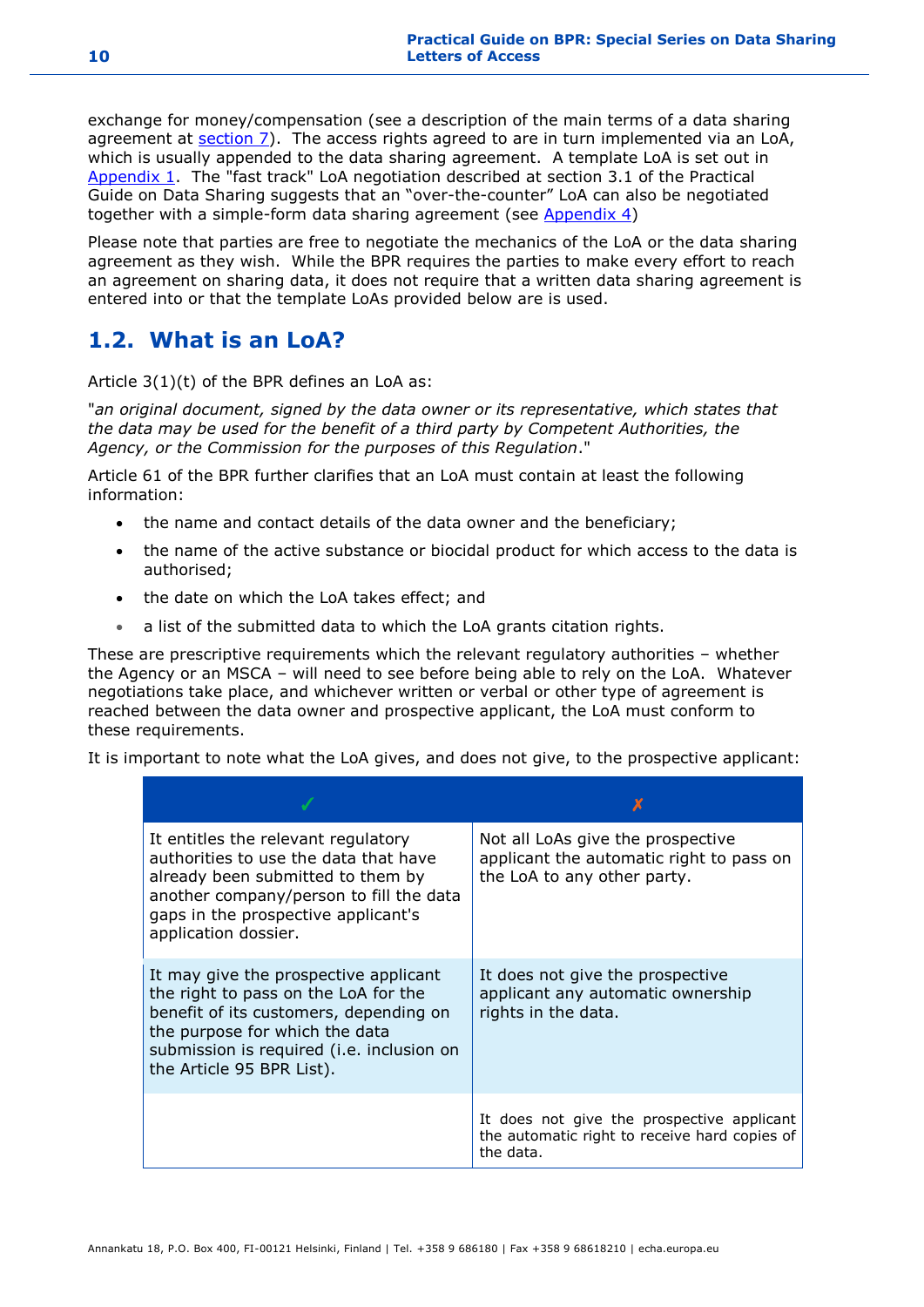As above, please note that parties are free to negotiate the mechanics of the LoA as they wish. Any of the rights that are not automatically given can be agreed to between the parties, perhaps (and as normally would be the case) in a separate written agreement between them.

Even without such an agreement, the LoA itself shows the relevant regulatory authorities that the data owner consents to the use of its data for the benefit of the named prospective applicant. The normal course of practice is that the prospective applicant attaches the LoA to its application to be submitted using  $R4BP^3$ .

# <span id="page-10-0"></span>**2. When do you need an LOA under the BPR?<sup>4</sup>**

- (a) Broadly speaking, a prospective applicant may look to obtain an LoA in two circumstances:
	- as part of an application for a biocidal product authorisation; and
	- as part of an application for inclusion in the Article 95 BPR List.
- (b) There is a third, less common case in which a prospective applicant may need an LoA:
	- an application for the approval of an existing active substance (i.e. on the EU market on 14 May 2000 as an active substance of a biocidal product) for use in a new product type ("**PT**") 5

We will look at the three circumstances in turn.

- (c) Application for product authorisation: Article 20 of the BPR lists the documents that must be submitted to the authorities along with an application for authorisation for a biocidal product or a biocidal product family (a "BPF")<sup>6</sup>:
	- a dossier or LoA for the biocidal product meeting the information requirements set out in Annex III to the BPR;
	- a summary of the biocidal product characteristics; and
	- a dossier or LoA for the biocidal product meeting the information requirements set out in Annex II to the BPR (i.e. active substance data), for each active substance contained in the biocidal product.
- (d) In addition to the "standard" application for a biocidal product authorisation, the BPR and related legislation introduce new variants of biocidal product authorisation, for which LoAs may also be needed.Among those variants is the procedure for the authorisation of a same biocidal product/same BPF. The procedure for applications for the authorisation of a same biocidal product/same BPF is set out in Commission Implementing Regulation (EU) No  $414/2013^7$ . This

<sup>-</sup><sup>3</sup> R4BP is the "Register for Biocidal Products" which is the central hub run by the Agency through which all biocide applications must be made, in accordance with Article 71 of the BPR.

<sup>&</sup>lt;sup>4</sup> For more details, see section 3 of the Practical Guide on Data Sharing.

 $<sup>5</sup>$  In some circumstances, an LoA may be of use for an application for a new active substance.</sup>

 $6$  This concept refers to a family of biocidal products with similar purposes, which can be grouped under a single authorisation providing their difference in composition remains within a specified range. Individual products do not need to be authorised separately. New products to be included in the authorised family must simply be notified to the relevant authority 30 days before placing the new product on the market. More information on these variants can be found at section 5 of the Practical Guide on Consortia.

 $<sup>7</sup>$  Here is the link to Regulation 414/2013 of 6 May 2013 specifying a procedure for the authorisation</sup> of same biocidal products in accordance with Regulation (EU) No 528/2012 of the European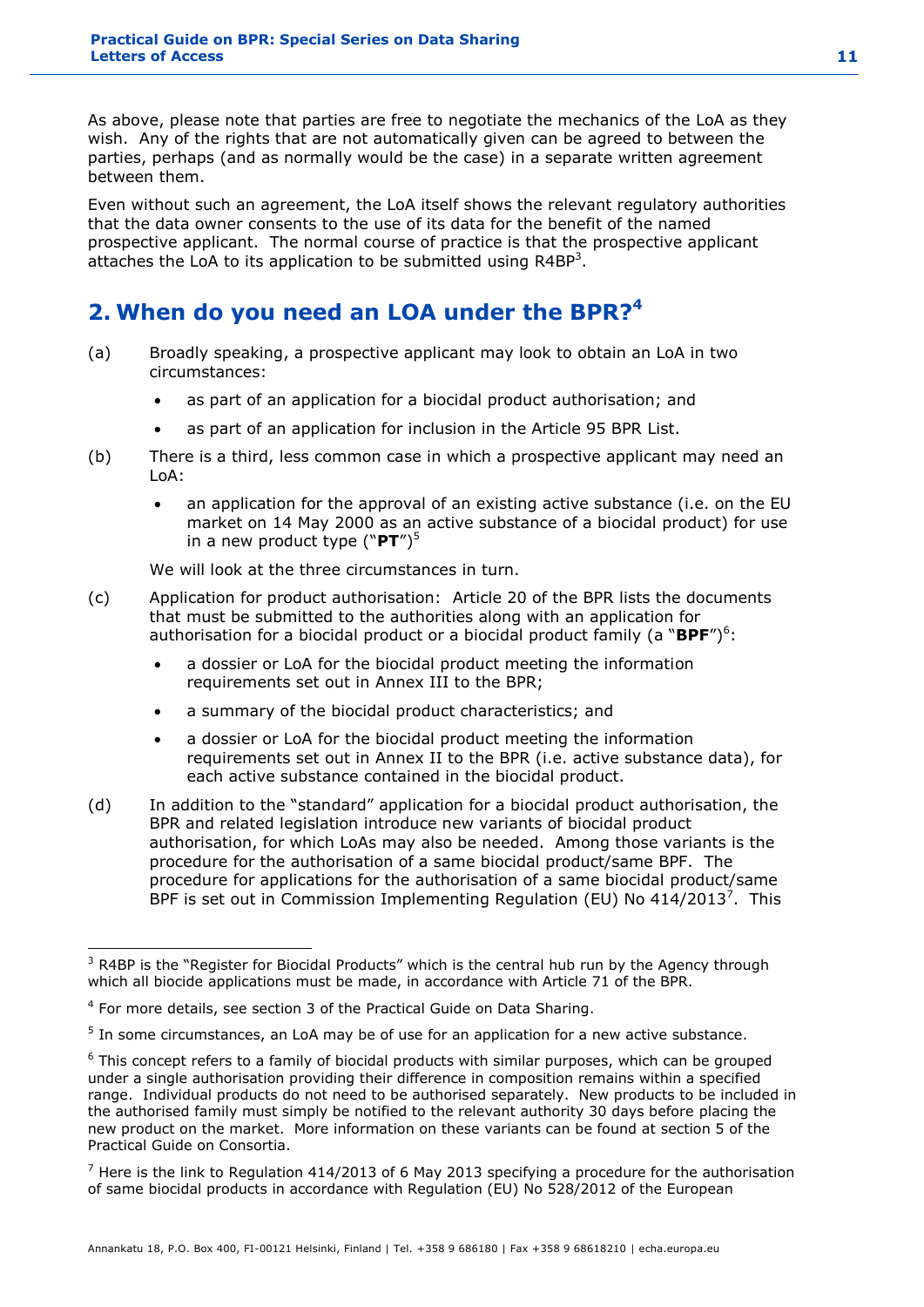procedure can be used for the authorisation of a biocidal product that is identical to another biocidal product or product family, which has already been authorised or for which an application for such authorisation has been submitted (known as the "related reference product"). Article 2 of Commission Implementing Regulation (EU) 414/2013 requires the submission of LoAs to all othe data supporting the authorisation of the related reference product. Where an application concerns a same biocidal product authorisation of an individual product within a BPF, a prospective applicant will only need to purchase an LoA covering all the data relevant for that individual product, as opposed to the data package supporting the entire BPF authorisation.

- (e) Application for inclusion in the Article 95 List: under Article 95(1) of the BPR,<sup>8</sup> the Agency will publish a list of persons established within the EU from whom it has received:
	- a complete active substance dossier; or
	- an LoA to a complete active substance dossier; or
	- a reference to a complete active substance dossier containing only data for which data protection periods have expired, $9$  for the PTs to which their products belong. Participants in the review programme for existing active substances that was started under the predecessor to the BPR, the Biocidal Products Directive 98/8/EC (the "**BPD**"), are also included in the Article 95  $List.<sup>10</sup>$
- (f) Article 95 of the BPR sets out a procedure whereby substance and product suppliers can ask the Agency to be included on the Article 95 List. If the supplier does not own the data itself or have access to it another way, it can fill the gap by using an LoA as negotiated with the relevant data owner.
- (g) There are two important procedural aspects of Article 95 of the BPR to be noted.
	- First, from 1 September 2015, only biocidal products consisting of, containing, or generating an active substance, sourced from a "substance supplier" or "product supplier" included on the Article 95 List for the PT to which the product belongs, can be made available on the EU market.<sup>11</sup> Moreover, Article 95(4) of the BPR provides that if the prospective applicant negotiates an LoA to the complete substance dossier or to part of it with the data owner for the purpose of Article 95, it is entitled to allow all applicants for product authorisation (e.g. its customers) to make reference to that letter of access when submitting an application for a product authorisation in accordance with Article 20(1) of the BPR. $^{12}$

Parliament and of the Council, OJ 2013 L125/4: [http://eur-lex.europa.eu/legal](http://eur-lex.europa.eu/legal-content/EN/TXT/?uri=CELEX:32013R0414)[content/EN/TXT/?uri=CELEX:32013R0414.](http://eur-lex.europa.eu/legal-content/EN/TXT/?uri=CELEX:32013R0414)

 $8$  Article 95 of the BPR was amended by Regulation (EU) No 334/2014 of the European Parliament and of the Council of 11 March 2014 amending Regulation (EU) No 528/2012 concerning the making available on the market and use of biocidal products, with regard to certain conditions for access to the market, OJ 2014 L103/22.

 $9$  The third scenario is hypothetical as of the date of this quidance because data protection periods are yet to expire.

 $10$  For further information on the requirements of Article 95, refer to Article 95 guidance on the Agency's website: [http://echa.europa.eu/guidance-documents/guidance-on-biocides](http://echa.europa.eu/guidance-documents/guidance-on-biocides-legislation?panel=vol5partB#vol5partB)[legislation?panel=vol5partB#vol5partB.](http://echa.europa.eu/guidance-documents/guidance-on-biocides-legislation?panel=vol5partB#vol5partB)

 $11$  Please see the Agency's Guidance on Active Substances and Suppliers (Article 95 List) for further information: [http://echa.europa.eu/biocides-2015.](http://echa.europa.eu/biocides-2015)

12 This also applies where the supplier has obtained a right to refer from the Agency under Article 63 of the BPR.

-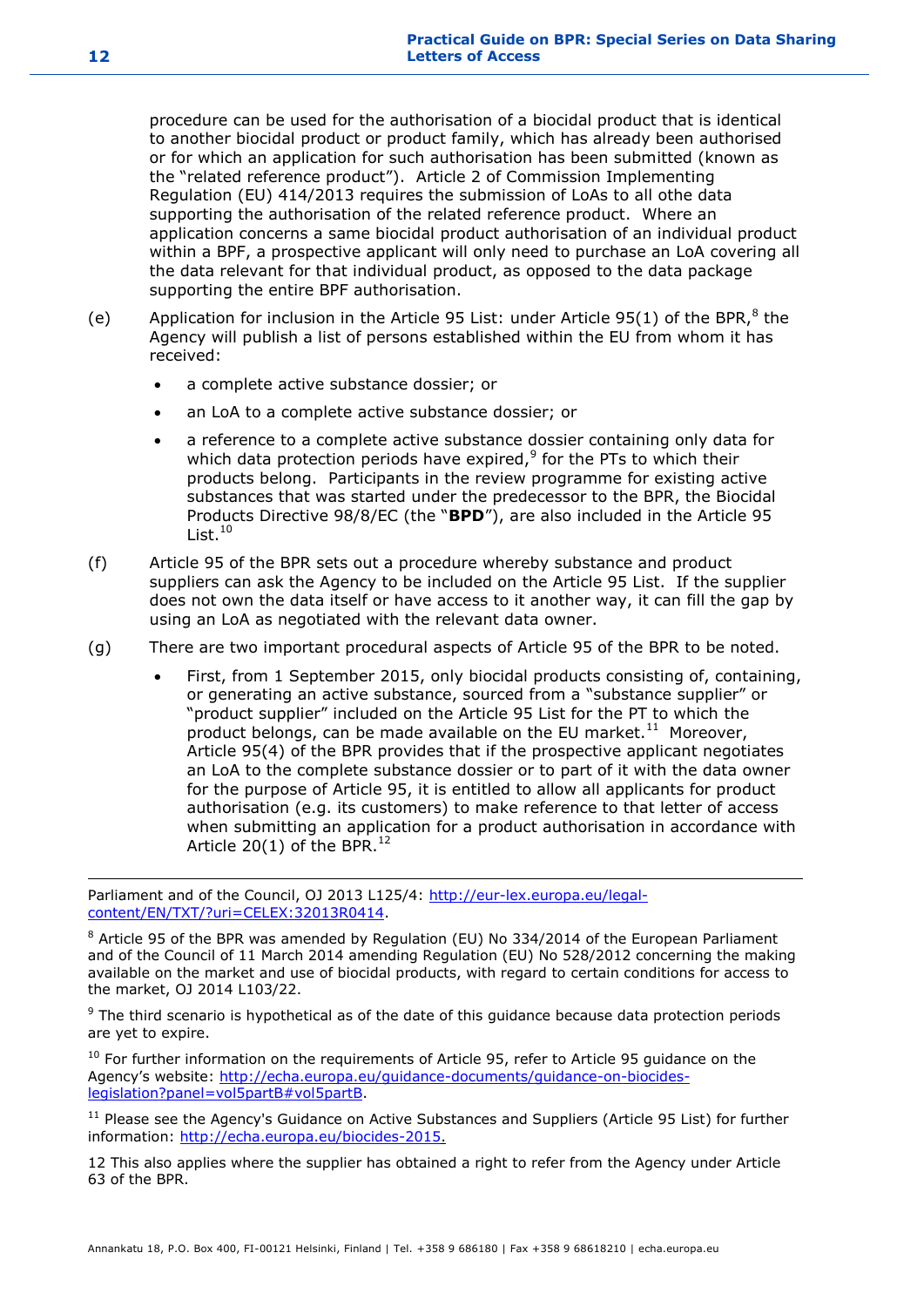- Second, where negotiations between the parties are not successful, in order to help applicants meet the 1 September 2015 deadline, Article 95(3) of the BPR provides that companies/persons seeking LoAs for inclusion on the Article 95 List can ask the Agency to grant a right to refer to toxicological, ecotoxicological and environmental fate and behaviour studies relating to existing active substances in the review programme (see point (h) below), even if the studies do not involve tests on vertebrates.
- (h) Application for the approval of an existing active substance in a new PT: many existing biocidal active substances are being assessed in the context of a review programme that was started under the predecessor to the BPR, the BPD.<sup>13</sup> In most cases, an active substance was only notified in specific PTs such as, for example, "disinfectants" (PT1) and "insecticides" (PT  $18$ ).<sup>14</sup> Products containing active substances in PTs that had not been notified had to be withdrawn from the EU market. Under the BPR, a prospective applicant can apply for the approval of an existing active substance in a PT for which the substance was not notified under the BPD. If the prospective applicant does so, it will need to compile a dossier of scientific data (see Article 6 of the BPR for details) and, to the extent that the prospective applicant is missing data or requires data, it will need to consider negotiating a LoA from the relevant data owner.

# <span id="page-12-0"></span>**3. What you should be aware of as a prospective applicant or a data owner<sup>15</sup>**

# <span id="page-12-1"></span>**3.1. From the perspective of a prospective applicant**

As discussed above, a prospective applicant may either compile its own dossier (without repeating tests on vertebrates) on an active substance or biocidal product, or negotiate access to the necessary data that were developed and submitted by the data owner under the BPR/BPD.<sup>16</sup>

Where the prospective applicant is buying access to the necessary data submitted by another company/person, the LoA assumes a pivotal role. In general, the option of submitting an LoA should be more time and cost-effective provided the data sharing negotiations proceed smoothly.<sup>17</sup>

Obtaining an LoA means that the prospective applicant will not need to duplicate the data owner's efforts and investment in developing the data. $^{18}$  However, opting for an LoA has certain disadvantages:

 The prospective applicant does not have control over the quality of the data. The prospective applicant nevertheless remains responsible for the safety and efficacy of its products and what it communicates to the market through its Safety Data Sheets, for example. The prospective applicant may want to take steps to protect itself legally should the quality of the data be in question.

<sup>-</sup> $13$  Further information on the Review Programme is available on the Agency's website at: [http://echa.europa.eu/regulations/biocidal-products-regulation/approval-of-active](http://echa.europa.eu/regulations/biocidal-products-regulation/approval-of-active-substances/existing-active-substance)[substances/existing-active-substance.](http://echa.europa.eu/regulations/biocidal-products-regulation/approval-of-active-substances/existing-active-substance)

<sup>&</sup>lt;sup>14</sup> For a complete list of the PTs, see Annex V to the BPR.

 $15$  For more details on this topic, see section 2 of the Practical Guide on Data Sharing.

 $16$  A combination of own data and letter(s) of access is also possible.

 $17$  Should the negotiations fail, the Agency may intervene under Article 63(3) of the BPR. For more information please see section 4.2 of the Practical Guide on Data Sharing.

 $18$  This advantage applies equally to other forms of data sharing than LoAs, e.g. negotiating receipt of copies of studies and the right to use/refer to them.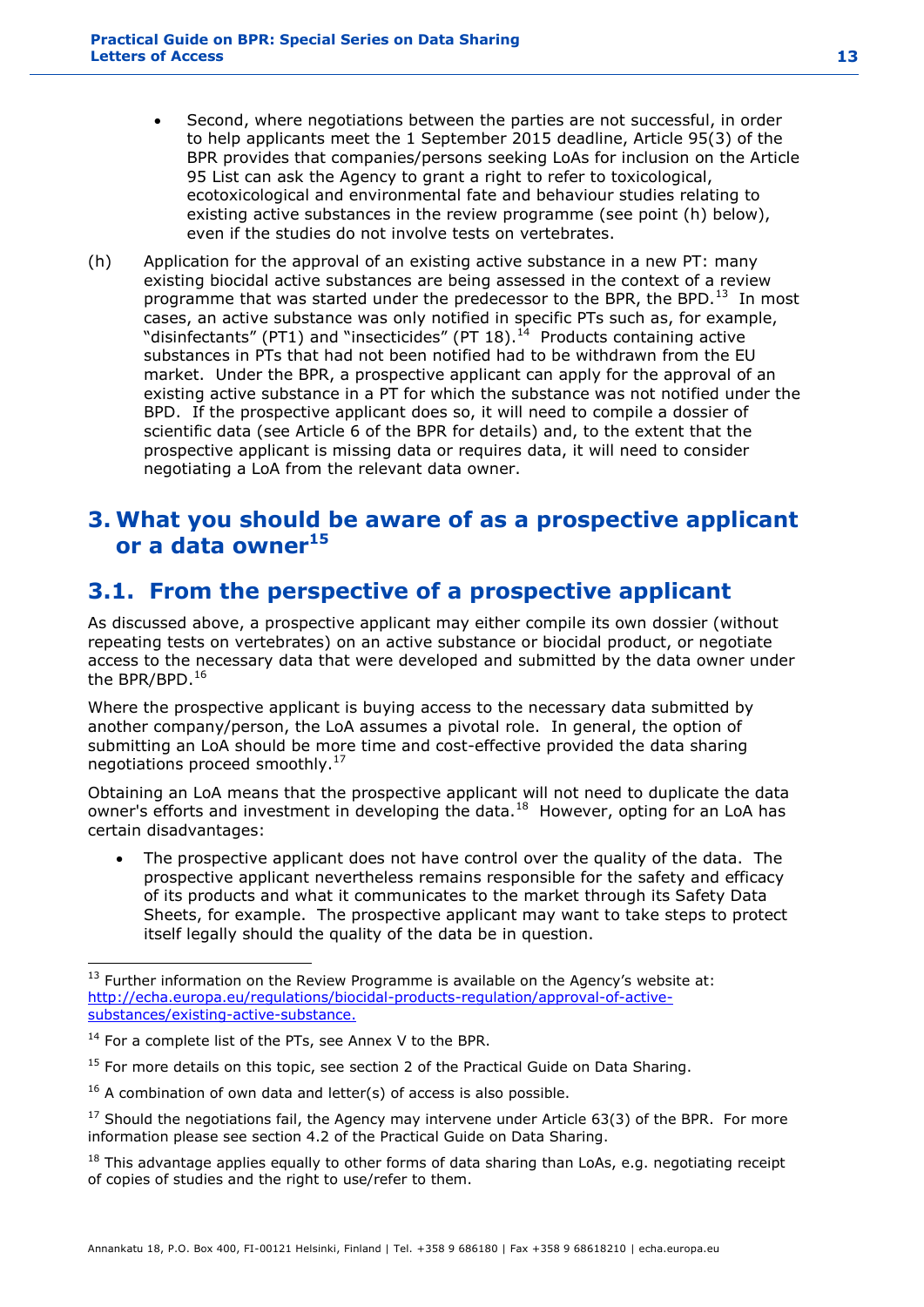- The prospective applicant will normally not receive physical hard copies of the data, which however may be necessary for compiling its dossier (for example when extrapolating data from an active substance to a biocidal product) or may even be requested by an MSCA in the context of a product authorisation application. Adequate provisions may be needed in a data sharing agreement to cater for these situations.
- The data sharing agreement may contain use restrictions, which could limit the way the prospective applicant can use the data.

On the other hand, the main benefit when buying an LoA is that the costs of the data are shared (in a fair, transparent and non-discriminatory manner) which allows prospective applicants to invest less than what would normally be required for conducting the tests or studies individually. Another potential benefit is that further mutually agreed upon restrictions in data access (such as use, territory restrictions or limitations in the consequential rights under Article 95 of the BPR), may bring the compensation costs paid by the prospective applicant to the data owner even further down (through decrements or additional reductions).

# <span id="page-13-0"></span>**3.2. From the perspective of a data owner**

From the perspective of the data owner, the sharing of data with other companies/persons might be requested for any of their data, notwithstanding that the Agency can only enforce data sharing in the circumstances described in section 4.2 of the Practical Guide on Data Sharing. The data owner will need to prepare adequate records and costs of the tests and studies in its dossier(s) for which prospective applicants may seek access. The data owner should also consider if and how it will handle any accompanying use restrictions of data such as restrictions limiting the use of the data to a certain territory (e.g. the EU) and purpose (e.g. data submissions under the BPR, to the exclusion of applications under other legislation).

Also, by seeking compensation for the costs incurred in generating the data in exchange for issuing an LoA, the data owner will be able to recover some of its investment – in that regard, see section 3.4 of the Practical Guide on Data Sharing for an indication of the type of costs it can look to recoup.

# <span id="page-13-1"></span>**4. The process for obtaining an LoA**

The main steps in the negotiation process are set out in section 2.1 of the Practical Guide on Data Sharing. The following figure captures the principal steps in summary: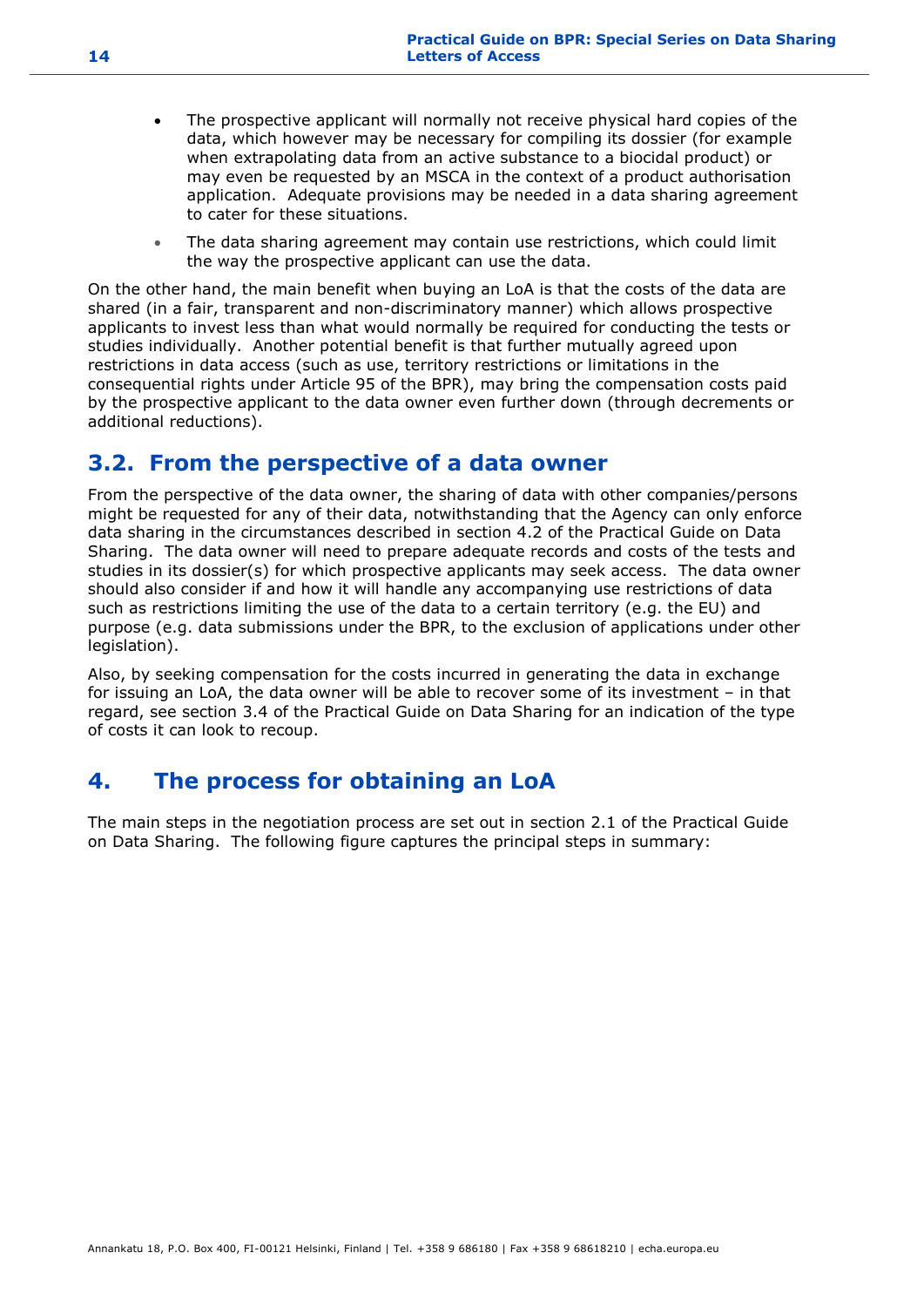### <span id="page-14-0"></span>**Figure 1: Principal steps for obtaining a LOA**



### **Notes**:

 $*$  At the same time, the Agency informs the data submitter(s) that an inquiry has been received.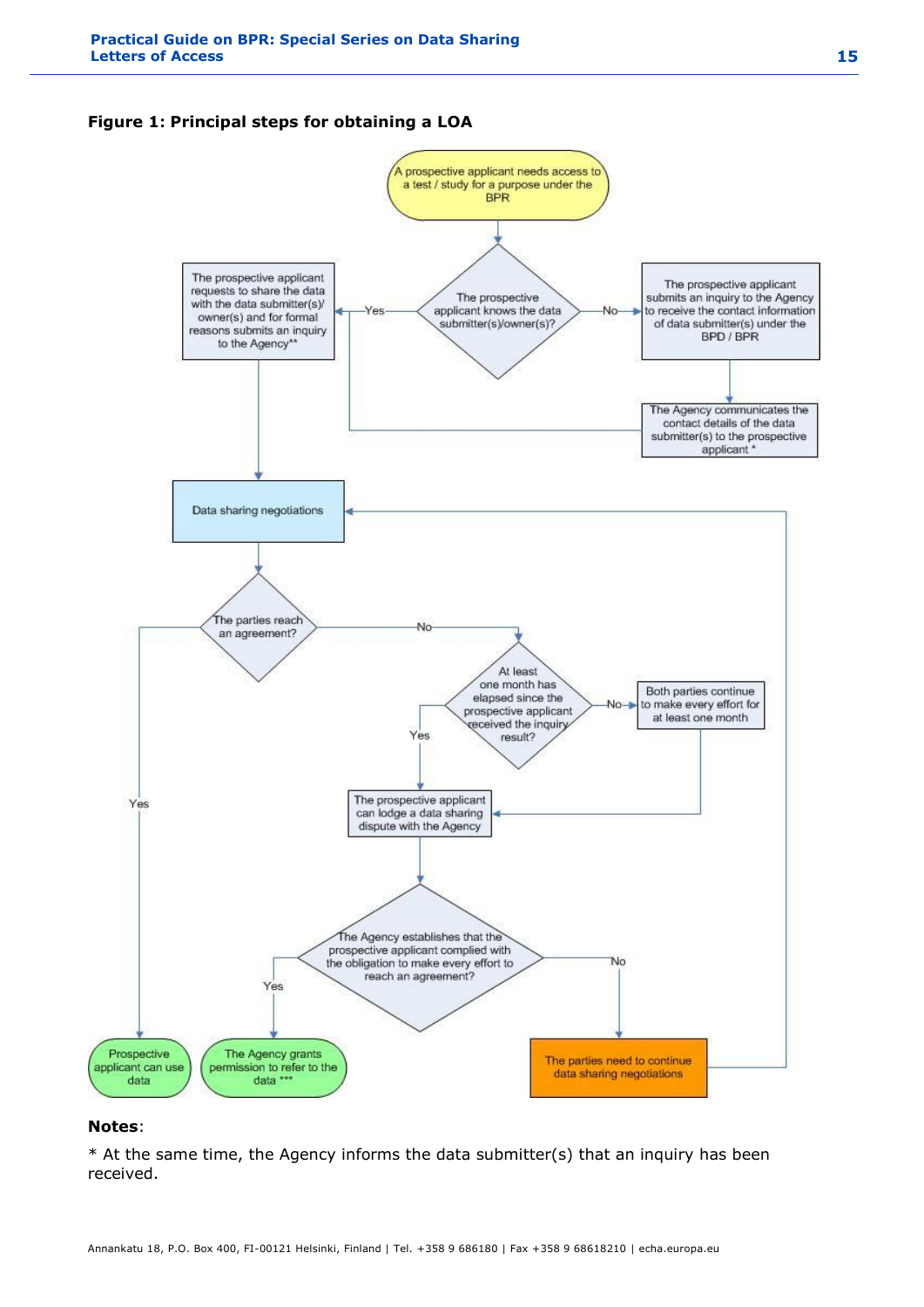\*\* The prospective applicant can request to share data, i.e., start data sharing negotiations, without submitting an inquiry. However, as the prospective applicant can lodge a data sharing dispute at the earliest one month after the receipt of the data submitter's contact details through the inquiry procedure, it is recommended to still submit an inquiry for formal reasons. This can be done at any stage of the negotiations.

\*\*\* The data sharing dispute decision only becomes valid once the prospective applicant provides a proof of payment. Further, if ECHA grants permission to refer following the dispute procedure, this only covers vertebrate data. If inclusion on the Article 95 list is sought, it may also cover toxicological, ecotoxicological, or environmental fate and behaviour studies.

Note further that parties are encouraged to seek a voluntary agreement at all stages, i.e. also during data sharing dispute procedure as well as in case the Agency has granted a permission to refer to certain data. Reaching a voluntary agreement can serve inter alia to include those studies not covered by the permission to refer and to avoid that a national court might be asked to assess the payment.

# <span id="page-15-0"></span>**5. Access rights<sup>19</sup>**

# <span id="page-15-1"></span>**5.1. The scope of access**

- (a) As explained above, a typical LoA granted for the purpose of a biocidal product authorisation, for example, is essentially a citation/quotation right: the competent authorities (i.e. MSCAs in the case of an authorisation to place biocidal products in specific EU Member States, the European Commission in the case of a Union authorisation, or the Agency in case of an application for inclusion in the Article 95 List) will accept the referencing of the data listed in the LoA to complete the data submission by the prospective applicant. But remember:
	- An LoA does not automatically give data ownership rights;
	- An LoA does not automatically give the prospective applicant the right to receive hard copies of the data; and
	- An LoA is simply a piece of paper which permits the relevant regulatory authorities to refer to the previous applicant's data to fill in gaps in the prospective applicant's dossier.
- (b) Another key point to remember is that to be valid, the LoA must be specific and state the data in respect of which it grants citation rights.
- (c) Furthermore, the extent of rights granted by an LoA to add the prospective applicant's name on the Article 95 List may be different:
	- First, Article 95 of the BPR extends the possibility for the Agency to grant a right to refer to requested data in certain circumstances
	- Second, where a prospective applicant for inclusion on the Article 95 List chooses to submit an LoA rather than its own complete substance dossier, Article 95(4) of the BPR entitles it and its customers to refer to the data listed in the LoA when making applications for product authorisations under Article 20(1) of the BPR. Such customers need only submit an original cover letter signed by the prospective applicant to whom the LoA was initially granted, which declares that it is entitled to allow applicants for biocidal product authorisation (who should be named in the cover letter) to make reference to

-

 $19$  For more details on this, see section 3.5 of the Practical Guide on Data Sharing.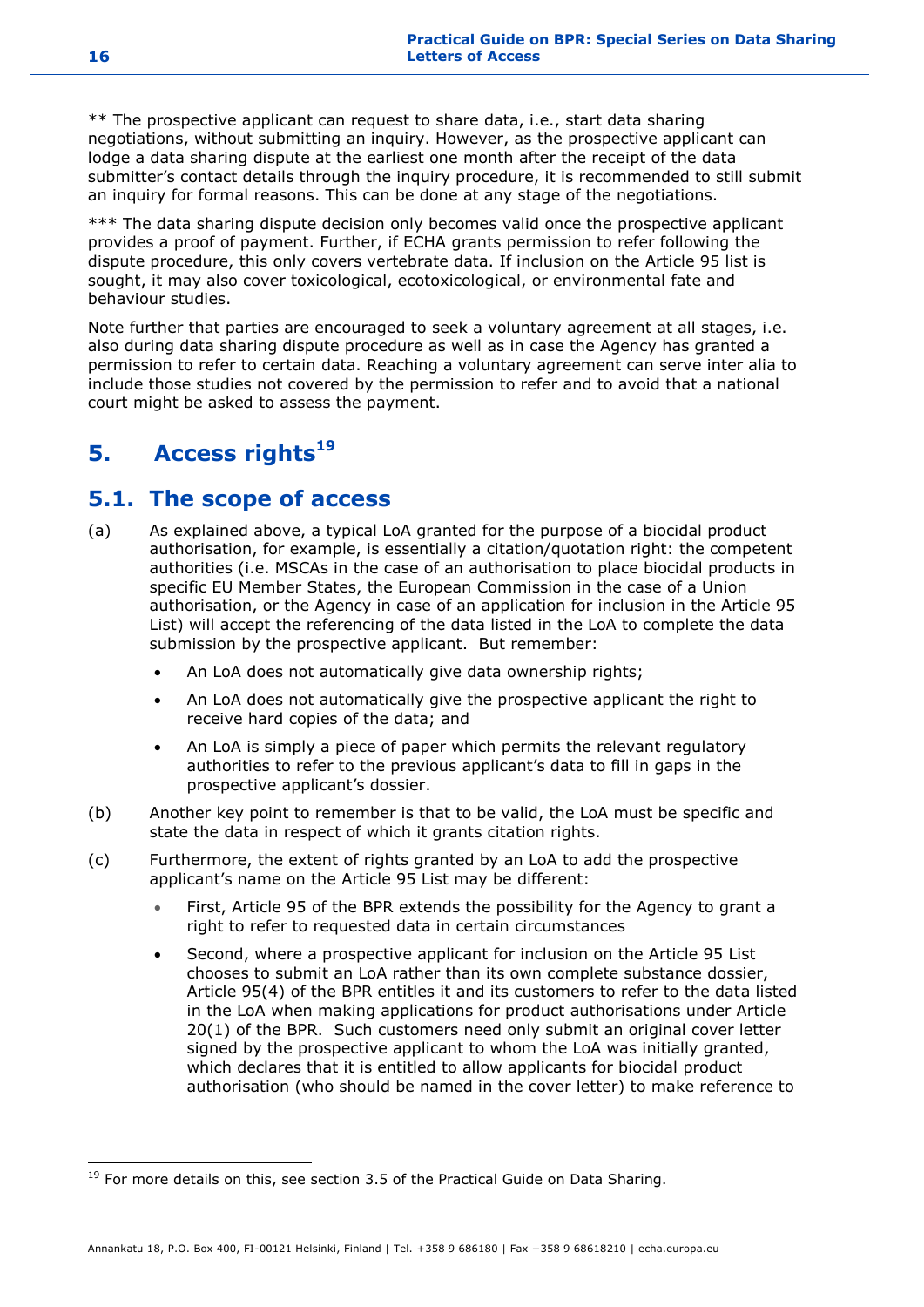its LoA for the purposes of Article 20(1) of the BPR, attaching a copy of the LoA.20

(d) The BPR is thus designed to greatly facilitate the product authorisation process: prospective applicants can gain access to a large amount of core active substance data, and focus on developing product data. In addition, the practical effect of Article 95(4) of the BPR is that the LoA flows down to the prospective applicant's customer as described above, without the customer having to spend time and effort in the data sharing negotiations with the data owner. The parties may decide at the express request of the prospective applicant only that Article 95(4) of the BPR does not apply, and negotiate a reduced compensation to reflect that fact.

# <span id="page-16-0"></span>**5.2. Conditions relating to the use of the data**

- (a) The data sharing agreement underpinning the  $L_0A^{21}$  will typically specify various restrictions to the use that can be made of the data, although many of them will not be binding on the authorities. Therefore, if either party to the negotiations were to seek to enforce the conditions negotiated, they will need to bring a case before the national courts; the relevant regulatory authorities (the Agency, the European Commission, and the MSCAs) will not intervene because – legally – they cannot.
- (b) While section 3 of the Practical Guide on Data Sharing goes into greater detail regarding the examples of restrictions which may be negotiated between the parties, in short, they are as follows.

# **Restricted purpose**

The LoA may, for example, specify the purpose for which access is being granted, and may state that the data owner only consents to the use of its data:

- In support of the prospective applicant's application for authorisation of a biocidal product containing the active substance "x"; and/or
- To allow the prospective applicant to be included/to remain (following the renewal of the approval of an active substance) on the Article 95 List.

### **Future data requirements**

A further point to consider, in particular where data protection covers a long period of time, is whether an LoA should cover future data requirements, for example additional data requested by the relevant regulatory authorities in the context of an ongoing active substance review programme. This position can be negotiated between the parties. This issue is also relevant for prospective applicants that are relying on consequential rights under an LoA issued for inclusion in the Article 95 List: where additional studies were necessary for the approval of the active substance concerned, which had not been submitted and assessed at the time the LoA was issued, then that LoA may not be sufficient to secure the authorisation of a biocidal product containing the newly approved active substance. In that case, prospective applicants applying for product authorisation may need to approach the owner of the additional studies to purchase a separate LoA covering those studies.

-

 $20$  The use of the template LoA and template cover letter in Appendices 1 and 3 of this Guide is encouraged.

<sup>&</sup>lt;sup>21</sup> The authorities discourage the mention of contractual restrictions to the use of the data in the LoA itself.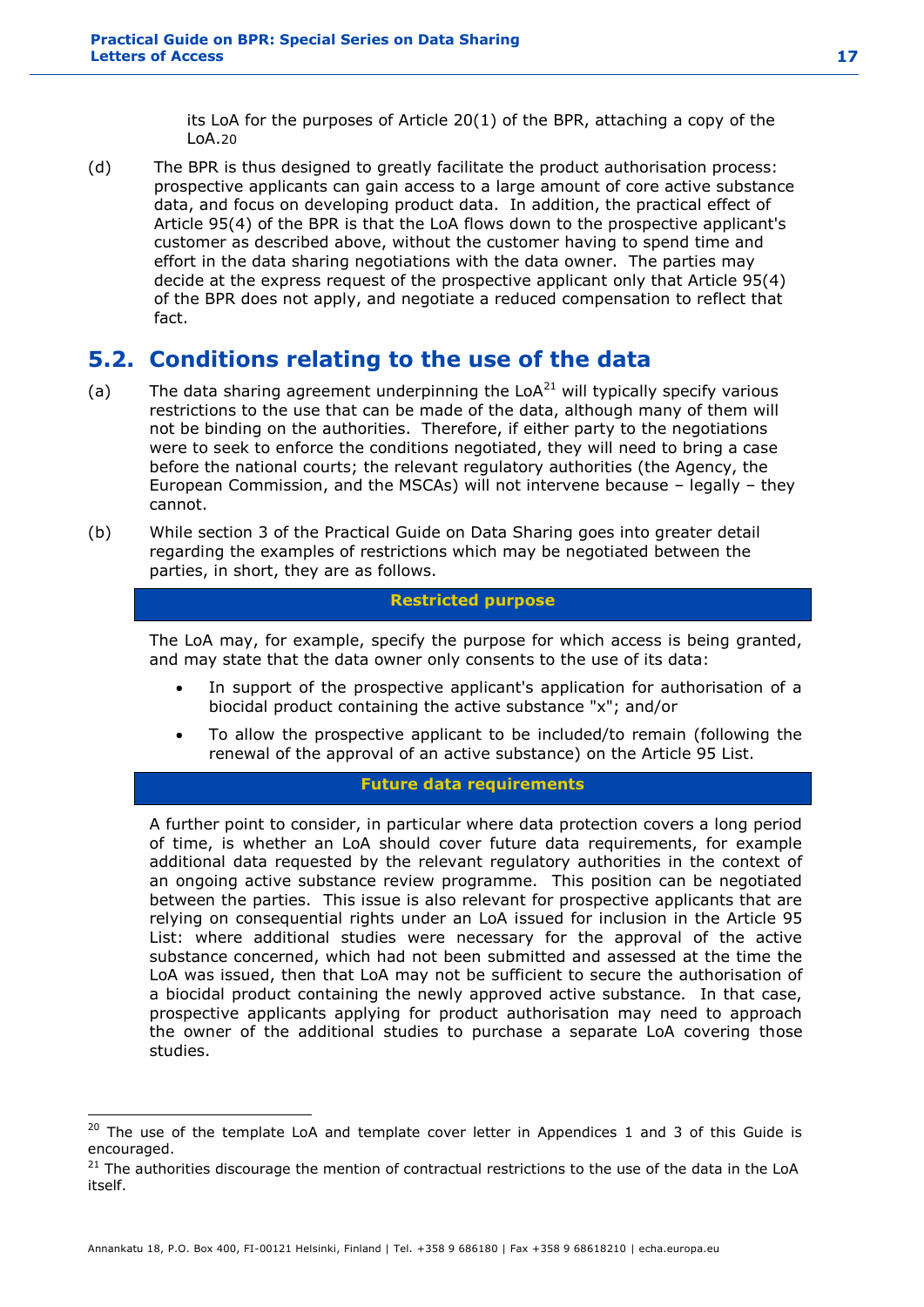#### **Extra-BPR use**

If the parties have agreed that the prospective applicant may use the data outside the framework of the BPR, the agreement between them should state so clearly.

**Use by affiliates/third parties**

Similarly, where there is agreement to allow the prospective applicant's affiliates and/or customers, or consortium members, to benefit from the same access rights, the LoA should explicitly state so.

### **Territorial restrictions**

The LoA also often contains territorial restrictions: for example, the LoA may state that access rights are granted only within the EU territory, or certain EU Member States, as opposed to worldwide.

# <span id="page-17-0"></span>**6. How the Agency/MSCAs will use a Letter Of Access**

- (a) On receipt of an LoA, the MSCA and the Agency or Commission will check that the letter contains at least the following information:
	- the name and contact details of the data owner and the beneficiary<sup>22</sup>;
	- the name of the active substance or biocidal product for which access to the data is authorised;
	- the date on which the LoA takes effect; and
	- a list of the submitted data to which the LoA grants citation rights.
- (b) Some Member States ask the prospective applicant to provide proof that the LoA was signed by a person with the power to represent the data owner.

#### $\mathbf{A}$ **NOTE to the reader:**

-

**Prospective applicants are encouraged to use the template LoA set out in [Appendix 1](https://activity.echa.europa.eu/sites/act-5/process-5-3/docs/01_Biocides/Practical%20Guides/ECHA%20documents/ECHA_PG_Letters_of_Access_v2.docx#_Hlk415227808) of this Practical Guide**

- (c) As stated above, the relevant regulatory authorities cannot be expected to assist the two parties in enforcing obligations stipulated in an LoA or a data sharing agreement. For example, the expiry of an LoA which is limited in time, or revocation of an LoA due to a breach of a term in the data sharing agreement, will not invalidate a biocidal product authorisation that was granted on the basis of that letter. The fact that the revocation of an LoA will not affect a related authorisation is specifically stated in Article 61(2) of the BPR. Similarly, even if the LoA contains conditions, these can only be enforced by the national courts. Authorities will, however, protect the data and ensure their confidentiality in accordance with Article 66 of the BPR. $^{23}$
- (d) Authorities may, however, also be called upon to revoke an authorisation under Article 48(1)(b) of the BPR if the authorisation was "*granted on the basis of false or misleading information*", which could be the case when an LoA is used for

<sup>22</sup> Where an LoA for inclusion in the Article 95 List has been passed on under Article 95(4) of the BPR, the cover letter will specify the beneficiary. See [Appendix 3.](https://activity.echa.europa.eu/sites/act-5/process-5-3/docs/01_Biocides/Practical%20Guides/ECHA%20documents/ECHA_PG_Letters_of_Access_v2.docx#_Hlk415229186)

<sup>23</sup> That is, subject to applicable EU and national legislation providing for public access to the documents held by the authorities, such as Regulation (EC) 1049/2001 of the European Parliament and of the Council of 30 May 2001 regarding public access to European Parliament, Council and Commission documents, OJ L 145/43.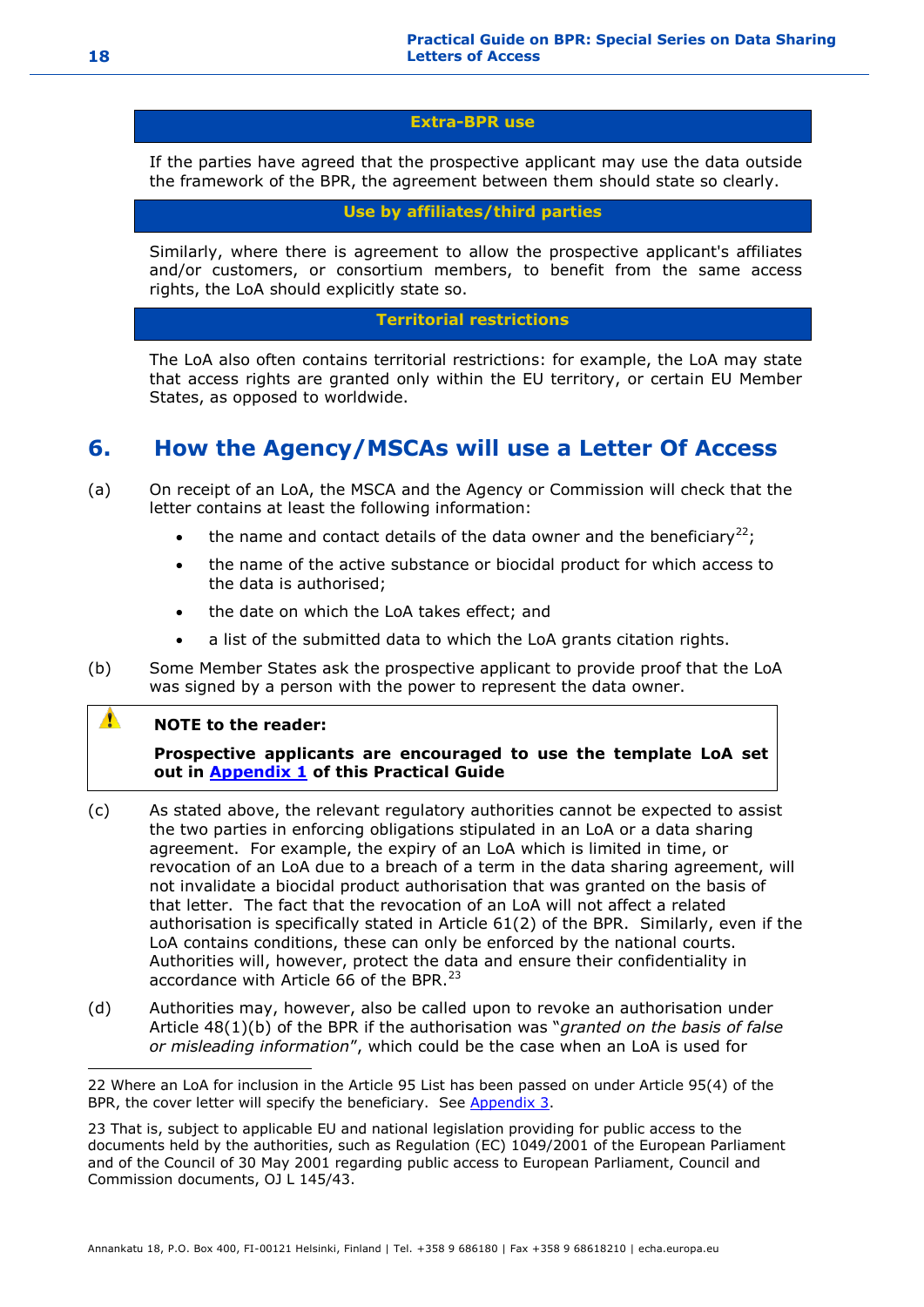purposes excluded by the underlying data sharing agreement at the request of the prospective applicant (e.g. territorial limitation in return for a discount). This would in any event be limited to products authorised in accordance with the BPR.

# <span id="page-18-0"></span>**7. Data sharing agreements**

It should be borne in mind that an LoA is not always a standalone document: it is usually appended to a written data sharing agreement,<sup>24</sup> which sets out the terms and conditions under which the data owner agrees to give access to the data. Such terms and conditions typically cover the following:

- recitals describing the regulatory framework, i.e. the BPR;
- definitions of key terms, such as: Access Rights, Affiliate, Commencement Date, Compensation, Data, EEA/EU, LoA, , Regulatory Authority, Substance, Territory and Third Party;
- scope and purpose of the agreement, for example granting non-transferable, non-exclusive access rights to the data for the purpose of allowing the prospective applicant and where relevant its affiliates, customers and distributors to submit applications for authorisation of a biocidal product containing the specified active substance in the specified territory, and/or in support of applications to be on the Article 95 List;
- access rights to be implemented by the data owner issuing an LoA, as opposed to any transfer of ownership in the data or the provision of hard copies of the data;
- compensation: a specified sum and/or method of calculation of the compensation, and how and when it will be paid, and where relevant repayment of part of the compensation if the data owner enters into another data sharing agreement with another prospective applicant;
- limitation of liability: liability resulting from the prospective applicant's reliance on the data is often excluded unless caused by gross negligence or wilful misconduct, and no warranty or guarantee is given regarding the quality of the data or the approval of the applications made under the BPR on the basis of references to the data;
- conditions relating to assignment;
- term i.e. duration of the contract and any events leading to the termination of the contract. As already noted, the BPR explicitly states that the revocation of an LoA will not invalidate an authorisation granted on the basis of that LoA;
- other standard clauses may specify what amounts to *force majeure* excusing a party's failure to execute the contract, a clause specifying which Member State law applies to the contract, and which courts will have the power to decide in the event of a dispute between the parties;
- an appendix listing the data to which access will be granted by the data owner; and
- an appendix containing a template LoA.

-

<sup>24</sup> Please see the template Data Sharing Agreements in [Appendix 4](https://activity.echa.europa.eu/sites/act-5/process-5-3/docs/01_Biocides/Practical%20Guides/ECHA%20documents/ECHA_PG_Letters_of_Access_v2.docx#_Hlk415227944) and [Appendix 5.](https://activity.echa.europa.eu/sites/act-5/process-5-3/docs/01_Biocides/Practical%20Guides/ECHA%20documents/ECHA_PG_Letters_of_Access_v2.docx#_Hlk415229659)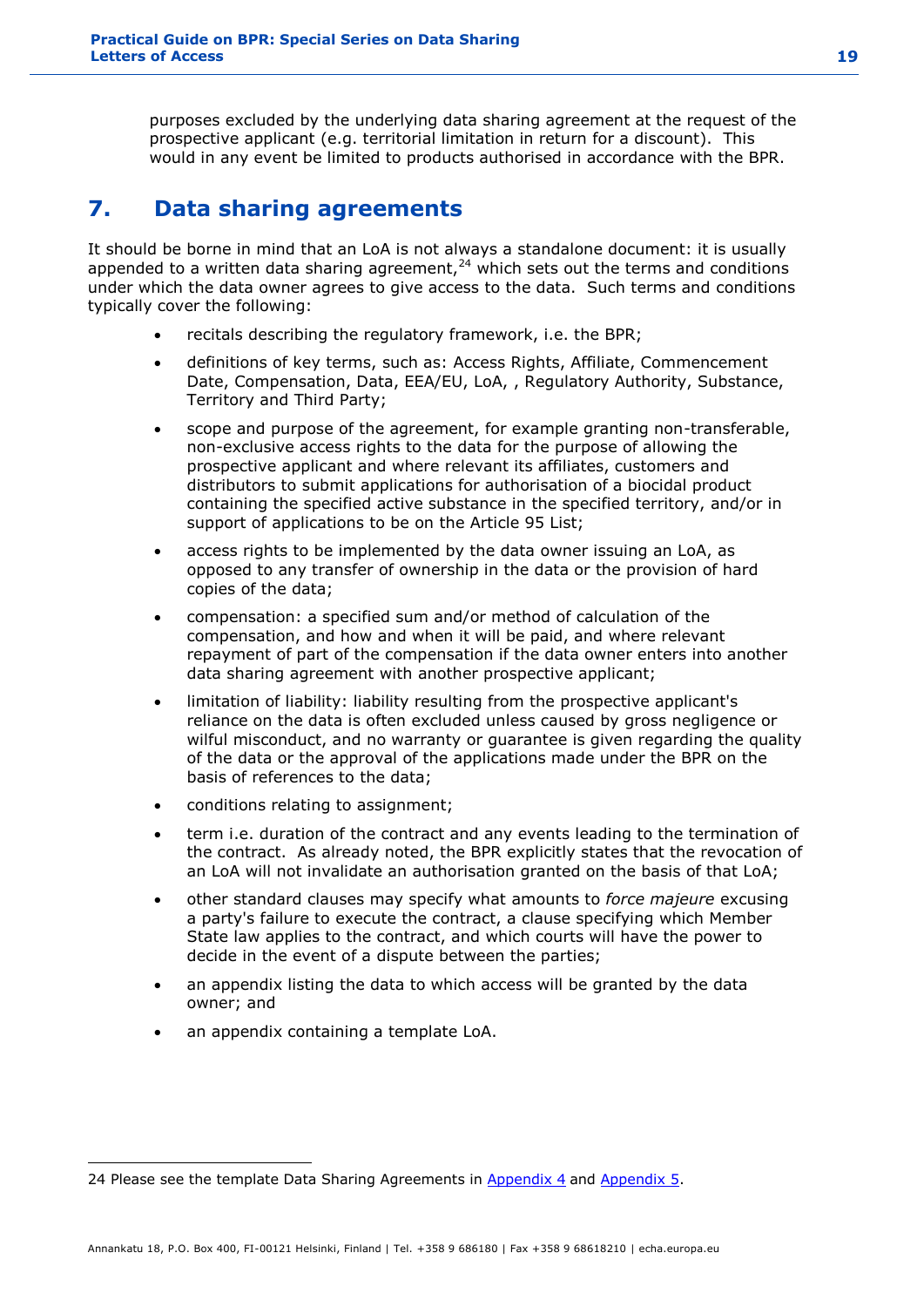# <span id="page-19-0"></span>**8. Dos and Don'ts Regarding LOAs**

| <b>DO</b>                                                                                                                                                                        | <b>DO NOT</b>                                                                                                                                                                                                                                                           |
|----------------------------------------------------------------------------------------------------------------------------------------------------------------------------------|-------------------------------------------------------------------------------------------------------------------------------------------------------------------------------------------------------------------------------------------------------------------------|
| ✔ Submit an inquiry to the Agency to find out<br>if the required data has already been<br>submitted under the BPD/BPR and to obtain<br>the contact details of the data submitter | X Duplicate animal testing                                                                                                                                                                                                                                              |
| ✔ Identify precise data requirements,<br>including what BPR applications (or<br>applications under other legislation) the LoA<br>is intended to cover                            | X Apply different conditions for data access<br>or different criteria to determine<br>compensation due by different prospective<br>applicants, unless there are objective<br>differences between them                                                                   |
| ✔ Contact the data owner in timely fashion to<br>negotiate access to vertebrate and if<br>necessary, non-vertebrate data                                                         | $x$ Delay data sharing negotiations                                                                                                                                                                                                                                     |
| ✔ Exchange detailed costing information and<br>be transparent in data sharing negotiations                                                                                       | $x$ Exchange commercially sensitive<br>information during data sharing negotiations<br>or otherwise infringe competition law                                                                                                                                            |
| ✔ Meet the every effort obligation, and keep<br>records of the negotiations                                                                                                      | X Expect the MSCA or the Agency to enforce<br>any conditions or use restrictions relating to<br>an LoA, which will be decided by national<br>courts, other than where an MSCA may<br>exercise the possibility to revoke an<br>authorisation under Article 48 of the BPR |
| ✔ Check that the LoA contains the<br>information listed in Article 61 of the BPR                                                                                                 | X Pay for access to data for which the data<br>protection period has expired, or data which<br>you do not need                                                                                                                                                          |

# <span id="page-19-1"></span>**9. Template LOA for Fast and Standard Tracks**

### **(a) LoA template for use in both tracks: for Article 95(1) and for product authorisation, as per Article 95(4)**

The Practical Guide on Data Sharing [\(section 3.1\)](https://activity.echa.europa.eu/sites/act-5/process-5-3/docs/01_Biocides/Practical%20Guides/ECHA%20documents/ECHA_PG_Letters_of_Access_v2.docx#_Hlk415228638) explains that the negotiations between a prospective applicant and data owner/submitter could be an over-the counter/fast track type of transaction, where the parties do not wish to enter into negotiations beyond what is absolutely necessary to sell and buy an LoA. The parties might however need to enter into in-depth negotiations and choose to use the "standard track" route. In both instances, the parties may consider using the template LoA below at **Appendix 1**.

### **(b) Appendix to the template LoA for the purpose of Article 95 and of product authorisation**

The template LoA is accompanied by an appendix highlighting the essential scope of the LoA. It is designed to inform the MSCAs of that scope. It is recommended to submit the appendix with the LoA in order to allow the MSCAs to check whether the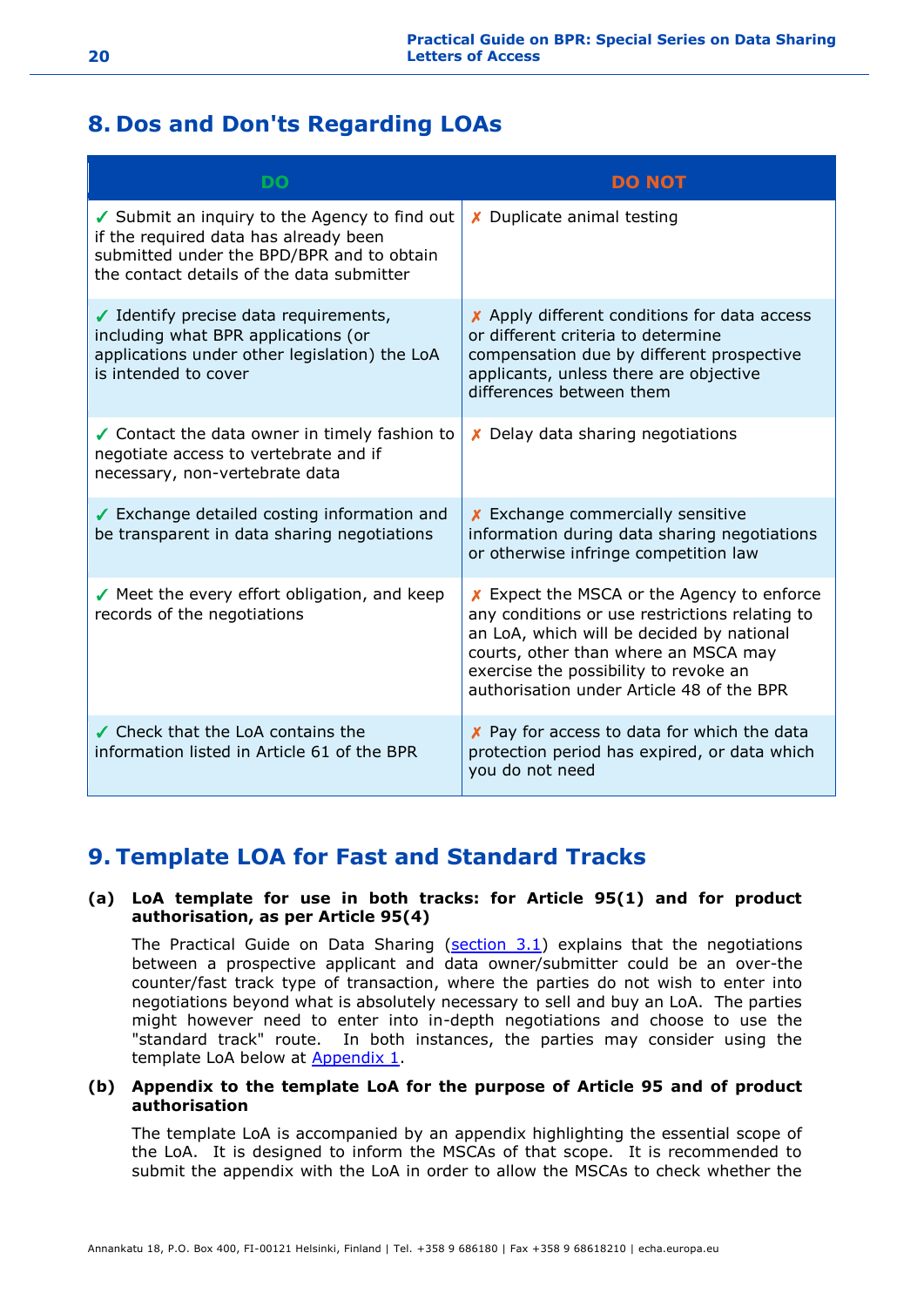LoA submitted by the applicant with its application is valid for the purpose of the product authorisation application and covers the required data.<sup>25</sup>

### **(c) Data Sharing Agreements**

For the fast track LoA negotiations, the parties may consider entering into a shortform data sharing agreement in the form of a "Terms and Conditions" type document. A template for such a document is provided at [Appendix 3.](https://activity.echa.europa.eu/sites/act-5/process-5-3/docs/01_Biocides/Practical%20Guides/ECHA%20documents/ECHA_PG_Letters_of_Access_v2.docx#_Hlk415229186) Do note that the prospective applicant does not need to submit the Terms and Conditions with the LoA, since whatever restrictions are indicated are not expected to be enforced by the regulatory authorities (see **section 6** above). That said, the Terms and Conditions could be of use, for example, in the context of any national court proceedings that a data owner or prospective applicant decides to take if the agreed upon restrictions are not complied with.

For the standard track LoA negotiations, the parties may consider entering into a longer form data sharing agreement, which is more comprehensive and details the understanding between the parties. A proposed template for a detailed Data Sharing Agreement is found at **Appendix 4** of this Practical Guide.

#### **(d) Alternative LoA template for the purpose of product authorisation where the default template cannot be applied**

For the sake of completeness, it may be that the template LoA below at  $\Delta p$  Appendix  $1$ will not be relevant in certain limited circumstances. That may be the case, for example, where a data owner (either a participant in the review programme for existing active substances, or a company which secured its inclusion on the Article 95 List through an alternative dossier) is issuing an LoA to its own customers in order to help them obtain a biocidal product authorisation. A template for such a LoA is given at **Appendix 2.** 

### **NOTE to the reader:**

 $\blacktriangle$ 

-

**The use of the LoA templates in this section is encouraged to achieve harmonisation.**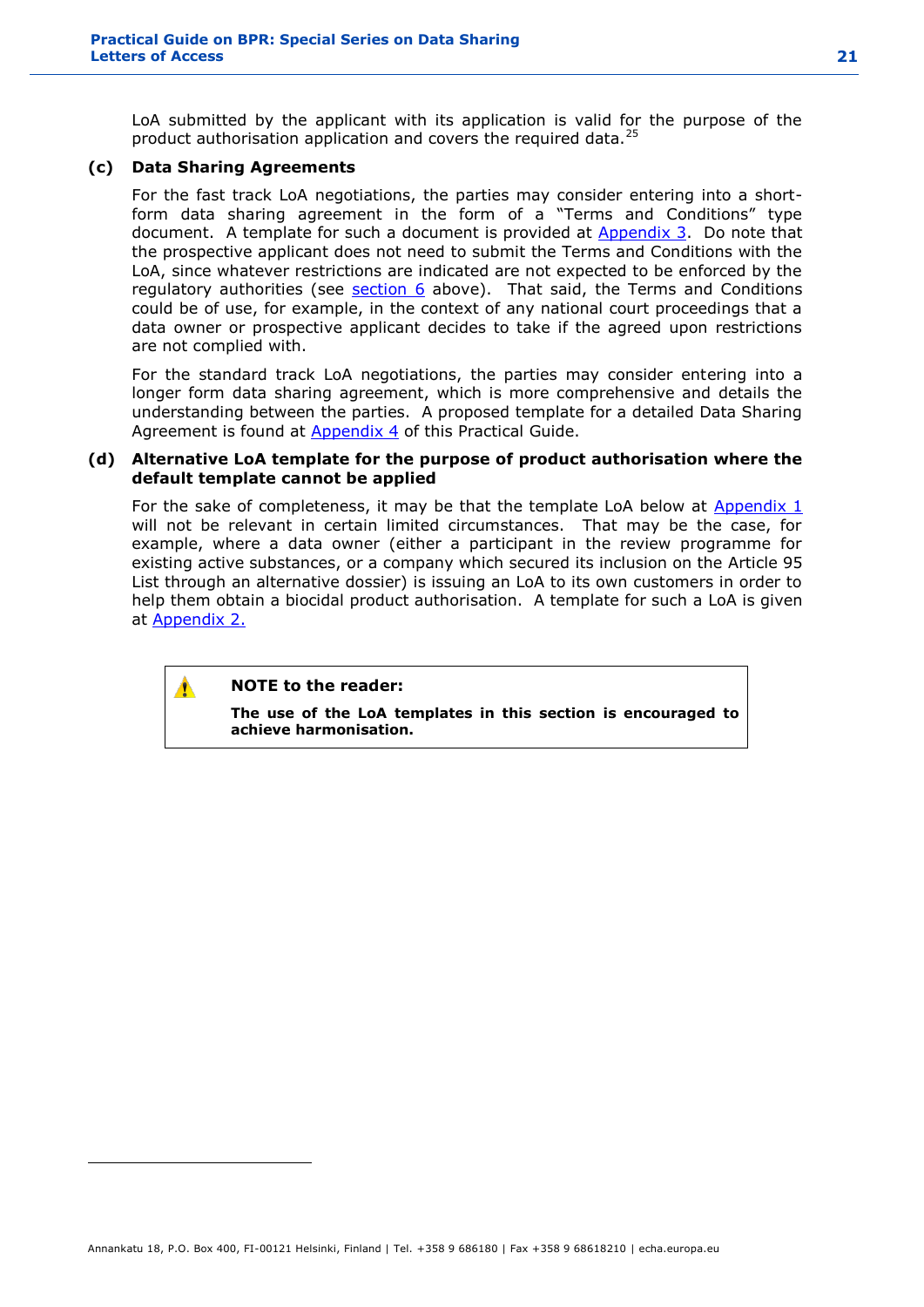# <span id="page-21-0"></span>**Appendix 1. LoA template for Article 95 (also for product authorisation in accordance with Article 95(4))**



[*Letterhead of entity granting the Letter of Access*]

European Chemicals Agency Annankatu 18 P.O. Box 400 00121 Helsinki Finland

[*Date*]

Dear Sir or Madam,

# **LETTER OF ACCESS FOR THE PURPOSES OF ARTICLE 95(1) OF REGULATION (EU) No 528/2012**

[*Name of the Article 95 applicant*] wishes to apply for inclusion as [*indicate role: substance supplier and/ or product supplier*] for the relevant substance [*add name of relevant substance*] in product-type [*add product-type number(s)*] in accordance with Article 95(1) of the Biocidal Products Regulation (EU) No 528/2012.

On behalf of [*name of entity which has the right to grant the LoA*], I hereby authorise ECHA to use [*all the data in the complete substance dossier/the studies listed in the Appendix which are contained in the complete substance dossier*] *(delete as appropriate)* for the above-mentioned relevant substance/product-type submitted by [*name of the entity supporting the approval of the active substance/PT*, *normally the same entity*  granting the LoA] and accepted by the Competent Authority<sup>26</sup> in [name of Member State *whose CA evaluated the dossier*] in support of the application of [*name of the Article 95 applicant*].

I hereby declare that [*name of the entity granting the LoA*] has the right to grant the above-mentioned access.

This letter of access shall be effective as of [*insert date*].

Yours faithfully,

-

[*name and signature of person authorised to sign on behalf of entity granting the LoA*]

| Grantor:                          | <i>Linsert</i> 1 | Beneficiary Company: [insert] |
|-----------------------------------|------------------|-------------------------------|
| Contact person: [ <i>insert</i> ] |                  | Contact Person: [insert]      |
| Address:                          | <i>Linsert</i> 1 | Address:[ <i>insert</i> ]     |
| Phone/email: [insert]             |                  | Phone/email: [insert]         |

<sup>&</sup>lt;sup>26</sup> The complete substance dossier can also be one which the Agency has assessed for Article 95 purposes, in which case the LoA should refer to the name of the supplier who submitted that complete substance dossier, and the Agency as the body which accepted the dossier as compliant.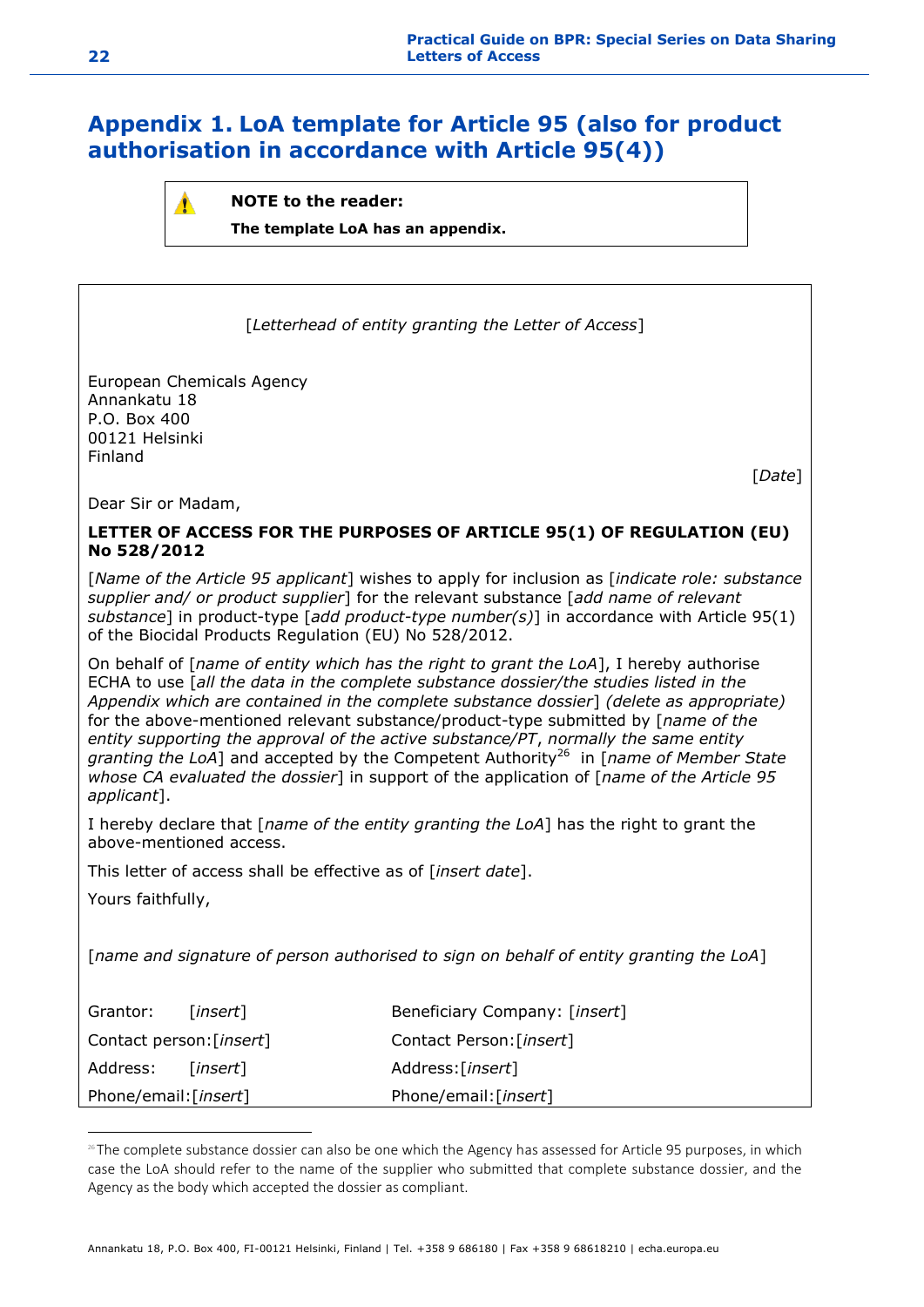#### **Appendix**

(*Please tick/complete as appropriate*)

 $\Box$  Access is limited to the following studies:

[*include list of studies*]

Unless provided otherwise below, the Letter of Access granted for the purpose of Article 95 shall apply without limitations for the purpose of product authorisation and shall also cover studies submitted for the purpose of the approval of the active substance after the granting of this letter of Access.

(*Specifically for the purpose of product authorisation, please tick/complete as appropriate*)

□ Use of the Letter of Access is limited to the beneficiary company<sup>27</sup>

 $\square$  Use of the Letter of Access is limited to certain Member States

[*specify clearly in which Member States the LoA can be used*]

 $\Box$  Access is not granted to studies submitted for the purpose of the approval of the active substance after the granting of this Letter of Access

-\*\*

Annankatu 18, P.O. Box 400, FI-00121 Helsinki, Finland | Tel. +358 9 686180 | Fax +358 9 68618210 | echa.europa.eu

<sup>&</sup>lt;sup>27</sup> Note: This box should only be ticked when both parties have agreed, at the request of the beneficiary company, to limit the application of the consequential rights provided for under Article 95(4) of the BPR. If the box is ticked, the beneficiary company will not be entitled to allow other applicants for product authorisations to make reference to the Letter of Access granted for the purpose of Article 95.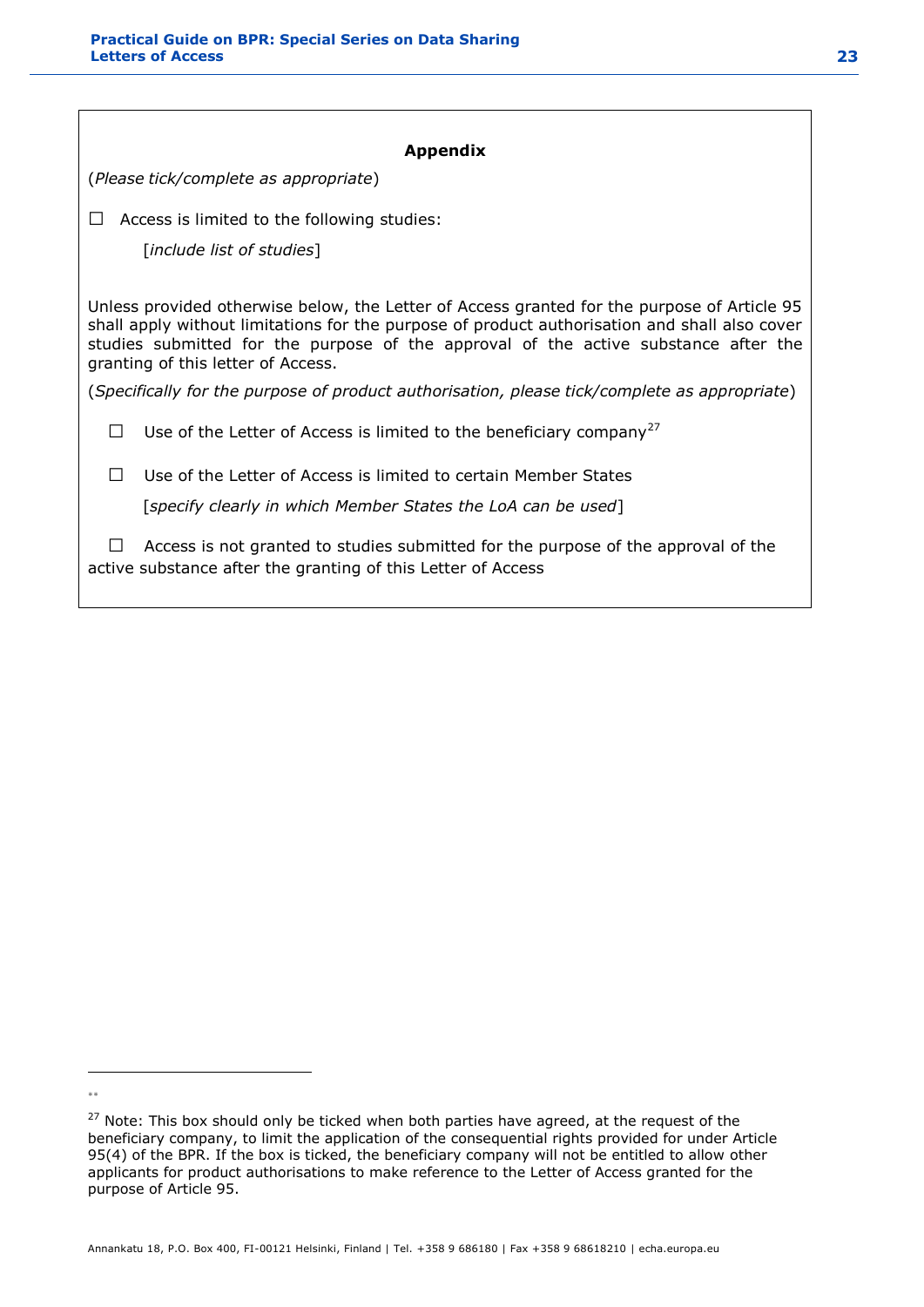# <span id="page-23-0"></span>**Appendix 2. Template LoA for product authorisations only (in case template in [Appendix 1](https://activity.echa.europa.eu/sites/act-5/process-5-3/docs/01_Biocides/Practical%20Guides/ECHA%20documents/ECHA_PG_Letters_of_Access_v2.docx#_Hlk415227808) cannot be applied)**

[*Letterhead of entity granting the Letter of Access*]

- **1. Date:**[*Insert*]
- **2. To:** Competent Authorities of [*Insert name of relevant MS*]

### **3. Subject: Letter of Access for Product Authorisation**

#### **4. Beneficiary:**

[*Insert name of prospective applicant(s)*], located at [*insert details of its registered office*], wishes to apply for (*delete as appropriate*):

- $\square$  the authorisation of [*insert name of the prospective applicant's biocidal product or biocidal product family*] in accordance with Regulation (EU) No 528/2012 for the Product Type [*insert number(s)*].
- □ the authorisation of [*insert name of the prospective applicant's biocidal product (family)*], a biocidal product (family) identical to [*insert name of the data owner's biocidal product (family)*] in accordance with Commission Implementing Regulation 414/2013 for [*insert Member State(s) or European Union*].

#### **5. Entity granting the Letter of Access:**

[*Insert name of entity granting the Letter of Access*] located at [*insert details of its registered office*] has the right to grant access to the data package specified in section 6 of this letter.

#### **6. Details of data subject to this letter:**

This Letter of Access covers:

[*specify data to which access is granted*].

#### **7. Extent of Access:**

This Letter of Access states that the above data may be used or referred to by the Competent Authorities addressed above to assess [*insert the beneficiary's name as entered in section 4*]'s application for the above-mentioned purpose.

#### **8. Effective Date**

This Letter of Access shall be effective as of [*insert date*].

Signed by: [*signature of representative of entity granting the Letter of Access*]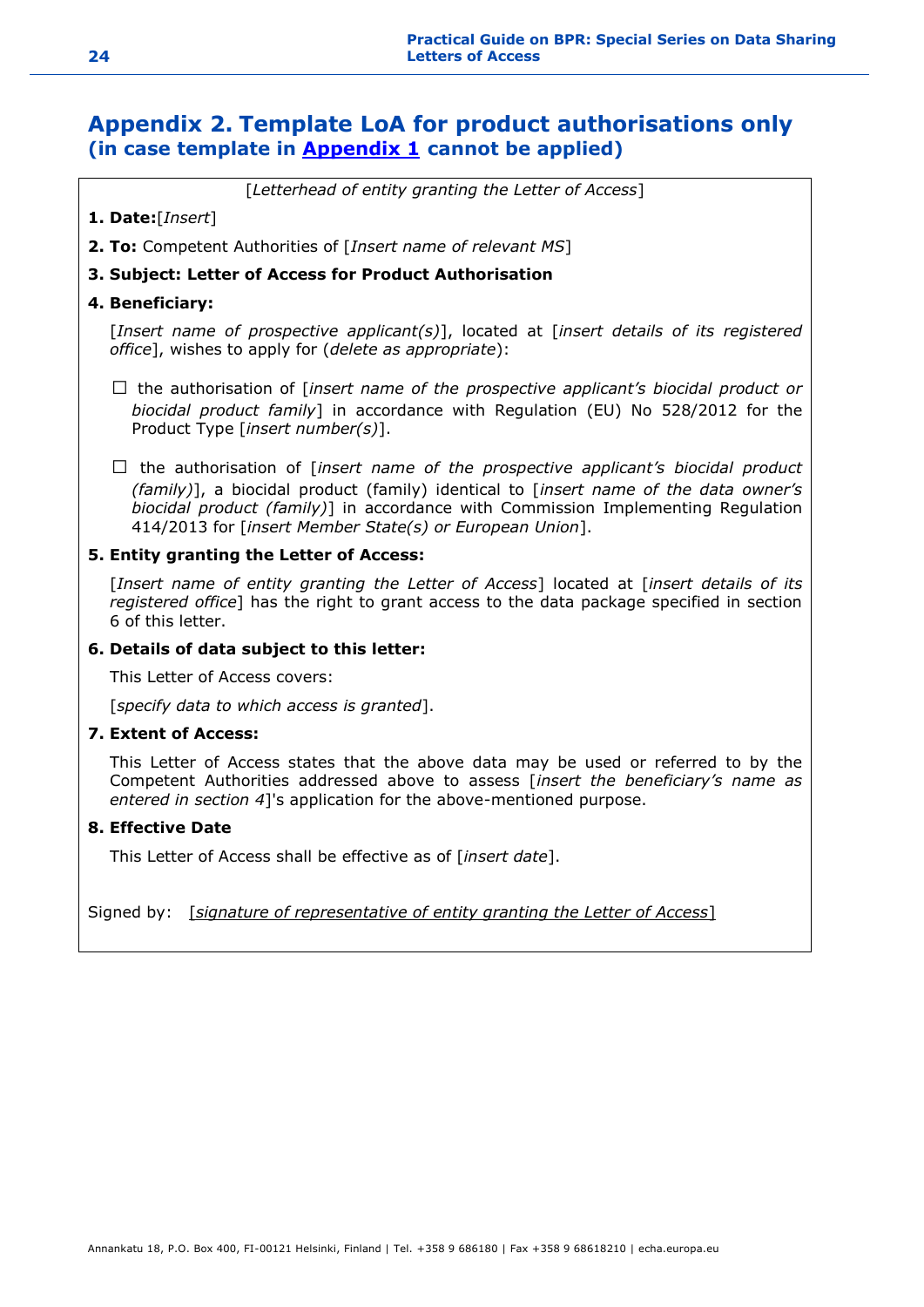# <span id="page-24-0"></span>**Appendix 3. Template Cover Letter**

# **CASCADE RIGHTS UNDER ARTICLE 95(4) of the BPR**

### **[***Company letterhead***]**

Date \_\_\_\_\_\_\_\_\_\_\_\_\_

[*Name and address of the relevant Member State Competent Authority*]

Dear Sir or Madam,

### **Reliance on Article 95 Letter of Access for product authorisation**

[*Insert name of prospective applicant*], located at [*insert details of its registered office*], wishes to apply for the authorisation of a biocidal product [*or biocidal product family*] in accordance with the Biocidal Products Regulation (EU) No 528/2012 (BPR).

The undersigned hereby confirms that the above named company/person is allowed to make reference to the Letter of Access granted to [*Insert name of company/person which is the named beneficiary of the LoA granted for Article 95 purposes*] for the purposes of Article 20(1) of the BPR, in accordance with Article 95(4) of BPR. A copy of that Letter of Access is attached.

Signed: [*signature of representative of company/person which is named as the beneficiary on the LoA*]

Name and capacity: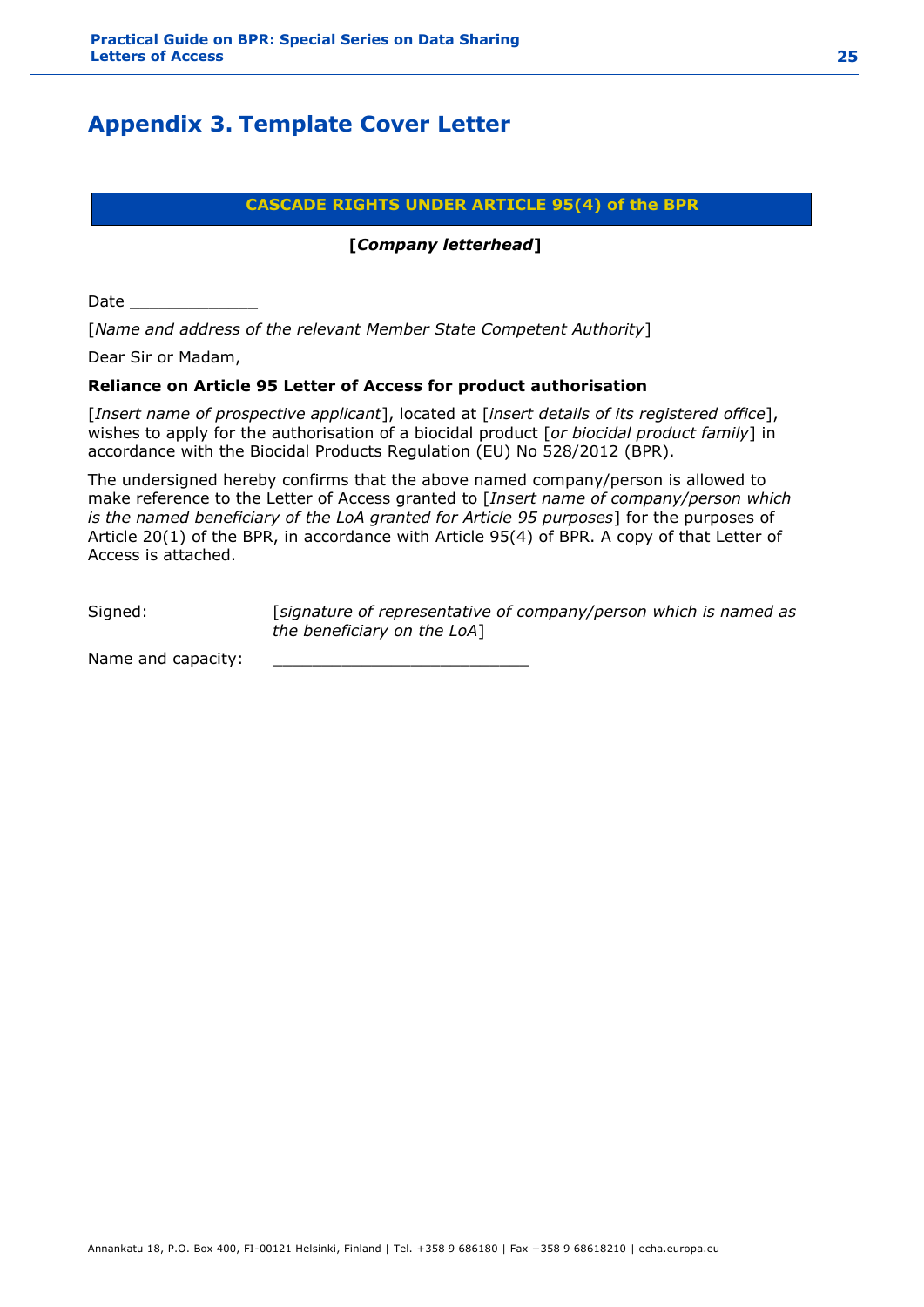# <span id="page-25-0"></span>**Appendix 4. Template short-form data sharing agreement in the form of Terms and Conditions**<sup>28</sup>

# **Terms and Conditions to the Letter of Access Agreed between Data Owner and Beneficiary Company**

 $(1)$  [  $\qquad \qquad$  ], whose registered office is at [  $\qquad \qquad$  ]

Hereinafter referred to as the "Data Owner" And

 $(2)$  [  $\qquad \qquad$  ], whose registered office is at [  $\qquad \qquad$  ]

Hereinafter referred to as the "Beneficiary Company", each referred to individually as a "Party" and collectively as the "Parties", agree as follows:

The data Owner agrees to grant the Beneficiary Company a non-exclusive access right to the data for the principal purpose of allowing the Beneficiary Company to make an application to the European Chemicals Agency for inclusion in the list published by the Agency under Article 95(1) of the Biocidal Products Regulation (EU) No 528/2012 (BPR) and/ or [*delete as appropriate*] to obtain national biocidal product authorisations in accordance with the BPR.

The access right shall be implemented via a Letter of Access upon payment of the data compensation price of [*insert amount*]. The following terms and conditions shall apply:

[*Insert details as appropriate*]

# **Use for a non-BPR purpose**:

[*Specify details*]

# **Limitation on consequential rights under Article 95(4) of the BPR:**

[*Tick box and enter details only when both parties have agreed, at the request of the prospective applicant, to limit the application of Article 95(4) of the BPR*]

### **Application of a refund mechanism:**

Adjustment of the compensation price in a fair, transparent and non-discriminatory way in case the Data Owner grants access to the same data to one or more third parties:

[*Enter details*]

### **Use by affiliates/consortium members/other third parties:**

[*Enter name(s) and details*]

### **Access to hard copies of the following data is agreed:**

[*Specify clearly which data this covers and what type of access is being granted*]

### **Territory(ies) in which the Letter of Access is granted**:

[*Specify clearly which Member States or other territories are covered by the LoA*]

#### **Access is also granted to studies submitted for the purpose of the review programme after the granting of this LoA:**

[*include date*]

### **Technical equivalence:**

-

The responsibility to establish technical equivalence remains with the beneficiary company.

 $28$  This is a general template with typical clauses. Use of this template should be made in consideration of the relevant national contract law (which will vary depending on the choice of law agreed by the parties).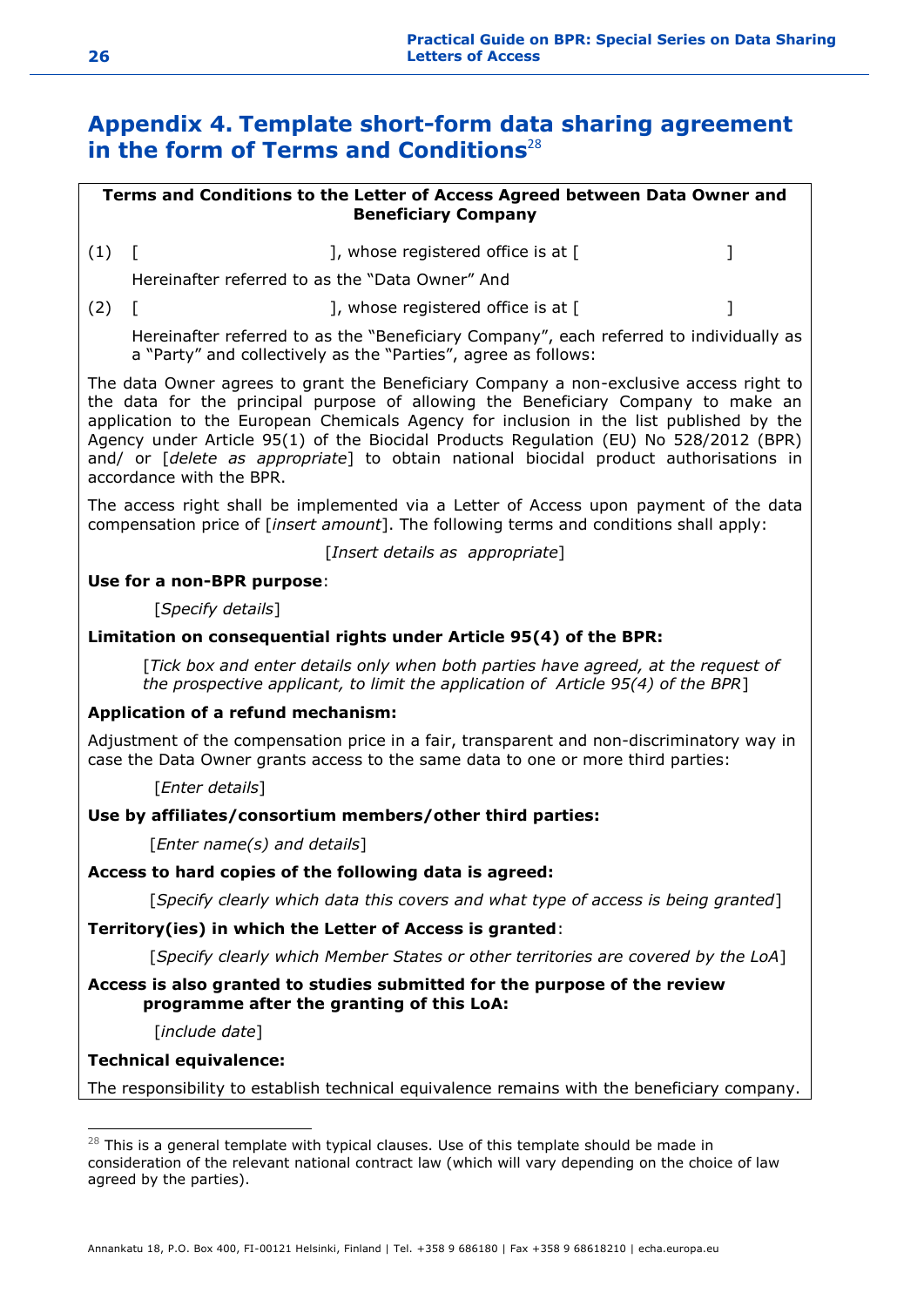### **Warranty**:

No warranty is given by the data owner that the Competent Authority of the Territory(ies) named above or the European Chemicals Agency will approve the beneficiary company's application for product authorisation or for inclusion on the Article 95 List as a result of relying on this Letter of Access.

### **Applicable law:**

The following law is the applicable law governing this Letter of Access and these Terms and Conditions:

[*specify applicable law*]

### **Jurisdiction:**

Exclusive jurisdiction to hear any disputes arising from this Letter of Access or these Terms and Conditions resides in:

[*specify details*]

| <b>Signed</b> | [Data Owner] | [Beneficiary Company] |
|---------------|--------------|-----------------------|
| Date          |              |                       |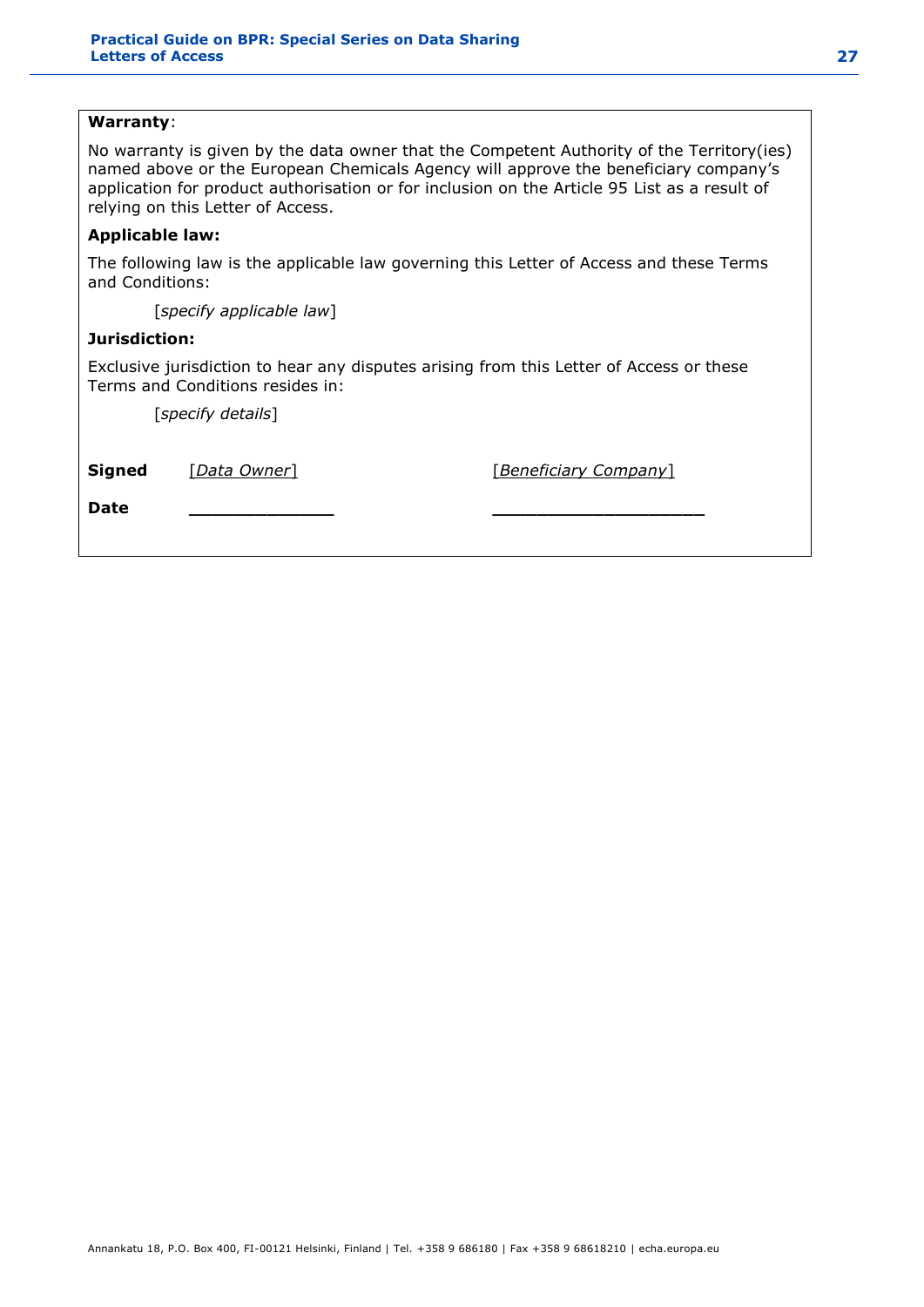# <span id="page-27-0"></span>**Appendix 5. Template long-form data sharing agreement**

The present outline lists important elements of a data sharing agreement on the basis of BPR requirements, the available guidance and EU law.

Please note that this outline is by no means intended to be mandatory or prescriptive. It should rather serve primarily as a guideline or prompt for discussion in order to ensure that all parties address a range of aspects when entering into data sharing negotiations. Ultimately, it is for the companies concerned to assess the appropriateness of the provisions on a case-by case basis and decide which elements they wish to adopt (and at what level), but when making any decisions it is recommended that these issues should be taken into consideration. Use of this template should be made in consideration of the relevant national contract law (which will vary depending on the choice of law agreed by the parties).

Companies/persons are to apply this outline at their own risk and neither the European Commission nor the European Chemicals Agency will accept any liability or warranties resulting from the use of or reliance on this document and its application.

|             |                                                           | (Draft) Data Sharing Agreement for [active substance]                         |  |
|-------------|-----------------------------------------------------------|-------------------------------------------------------------------------------|--|
|             |                                                           | <b>Between</b>                                                                |  |
| $(1)$ [     |                                                           | ], whose registered office is at $\lceil$                                     |  |
|             | Hereinafter referred to as the "Data Owner" or "Grantor". |                                                                               |  |
| And         |                                                           |                                                                               |  |
| $(2) \quad$ |                                                           | ], whose registered office is at $\lceil$                                     |  |
|             | Hereinafter referred to as the "Applicant" or "Grantee".  |                                                                               |  |
|             |                                                           | Each referred to individually as a "Party" and collectively as the "Parties". |  |
|             |                                                           |                                                                               |  |

# **PREAMBLE**

*The Preamble serves the purpose of setting the scene and placing the agreement in context. It is usually a list of phrases. It may cover some or all of the following points: the approval status of the substance; a reference to Article 95 listing requirements; a reference to the principle that biocidal products may not be made available on the market or used unless authorized; a reference to the parties as being a data owner and prospective applicant and their interest in reaching agreement for BPR purposes.*

*The following are examples of phrases which may be relevant:*

Whereas the Substance [*Substance*] has been approved under the Biocidal Products Regulation (EU) 528/2012 (the "BPR") by [*add reference to Commission Implementing Regulation or Directive amending Annex I to the BPD, as appropriate*];

Whereas a complete substance dossier on the Substance [*Substance*] has been accepted and validated by a Competent Authority as part of the active substance approval process under the BPR [or BPD];

Whereas Article 95 of the BPR foresees that substance and product suppliers may at any time submit to the European Chemicals Agency (the "Agency) a complete substance dossier, or a Letter of Access (as defined below) to such a dossier, or a reference to a dossier for which all data protection periods have expired, if they wish to apply to be included on the Article 95 List published by the Agency (as defined below);Whereas Article 95 of the BPR provides that biocidal products consisting of, containing or generating a relevant substance may not be made available on the market as of 1 September 2015 unless either the substance supplier or product supplier is included on the Article 95 BPR List for the product type(s) to which the product belongs;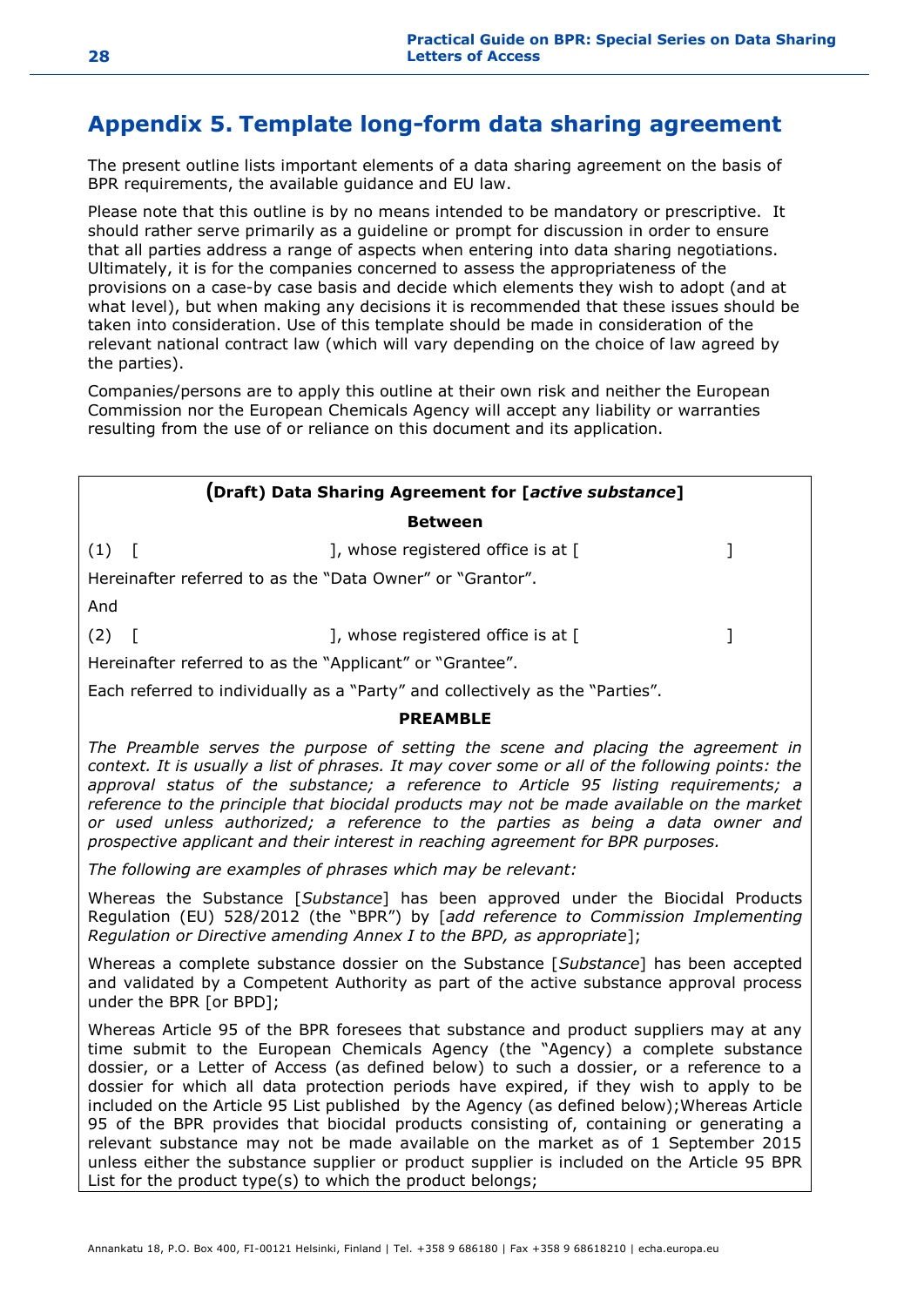Whereas the BPR provides that biocidal products shall not be made available on the market or used unless authorised in accordance with the BPR;

Whereas Article 89(3) of the BPR provides that an application for authorisation must be submitted by [*date*] to the Agency or to a Member State Competent Authority ("MSCA") in order to keep the product on the market;

Whereas the Grantor owns information that was submitted in the dossier used for the approval of [*Substance*] as listed in Annex [ ] to this Agreement (the "Data", as defined below);

Whereas the Parties recognize and support the dual aim set forth in Articles 62 and 63 of the BPR of avoiding duplication of Data and determining compensation for allowing access to such Data in a fair, non-discriminatory and transparent manner;

Whereas the Grantee is interested in obtaining Access Rights to the Data in [*product type*], in order to make an application to the Agency to be included on the Article 95 List, or make an application for a biocidal product authorisation with an MSCA or the Agency;

Whereas the Grantor is willing to provide a Letter of Access to the Data in the forms as set forth in Annex [ ], against compensation determined in a fair, transparent and nondiscriminatory manner, under the terms and conditions set forth hereinafter; and

Whereas for the purpose of this Agreement, the Parties shall not exchange competitive or market information including, by way of example and without limit to, prices, identity of customers, raw material costs, manufacturing costs, marketing or sales plans, business plans and profit margins.

NOW THEREFORE, the Parties do hereby agree as follows:

# **AGREEMENT**

# **Article I. Definitions**

*Consider including appropriate definitions for words that are used often throughout the agreement which could include the following*

1. The following terms and expressions shall have the meaning assigned to them below:

Access Right / Affiliate / Article 95 List / Authorisation / Commencement Date / Customer / Data / Data Compensation Price / Letter of Access / MSCA [Member State Competent Authority] / Substance / Sub-license / Territory / Third Party, etc.

2. Otherwise any definitions specified in the BPR shall apply to this Agreement.

# **Article II. Scope and Purpose**

*The following description is proposed as an example; it is neither exhaustive nor required*

This Agreement establishes and defines the terms, conditions, respective rights and obligations of the Parties with respect to the granting of a non-exclusive Access Right to the Data by the Grantor to the Grantee in the Territory for the principal purpose (the "Purpose") of allowing the Grantee to make an application to the Agency for inclusion in the Article 95 List as a supplier of the Substance and/ or [delete as appropriate] to obtain Authorisations in the Territory.

The Access Right shall be implemented via a Letter of Access as set out in Article IV of this Agreement.

# **Article III. Obligations of the Parties**

*Below are examples of the type of obligations and access rights that Parties to a data sharing agreement can agree to; they are neither required nor prescriptive*

3.1 The Grantor agrees to grant to the Grantee an Access Right, in accordance with Article [ ] of this Agreement, to make an application to the Agency to be included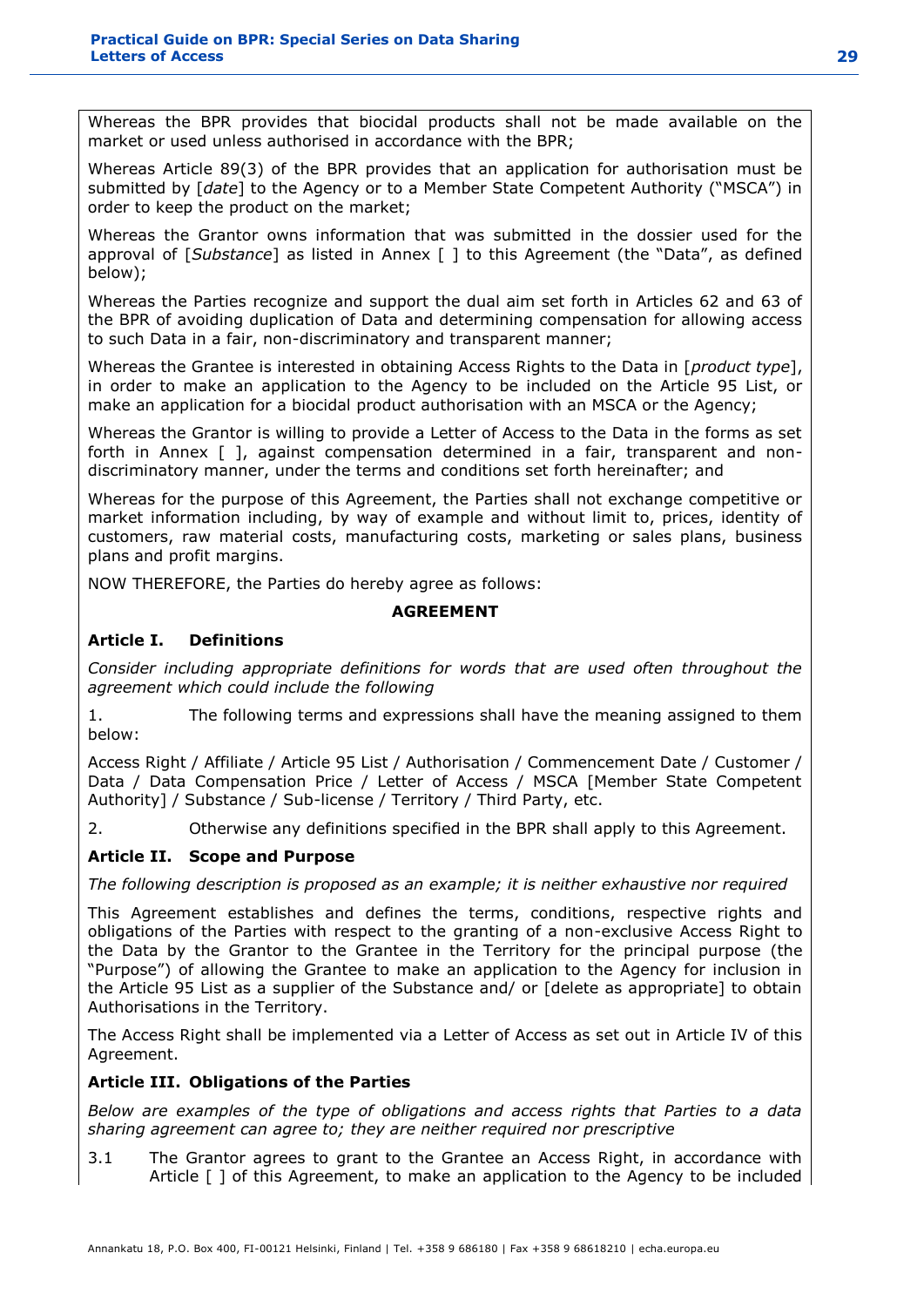in the Article 95 List and/ or [delete as appropriate] to obtain Authorisations in the Territory.

- 3.2 The Grantee agrees, as consideration for the Access Right granted pursuant to Article  $\lceil \cdot \rceil$ , to pay to the Grantor a Data Compensation Price as set forth in Article  $\lceil \cdot \rceil$ ] of this Agreement.
- 3.3 The Access Right granted to the Grantee in accordance with Article [ ] shall not entitle the Grantee to view, copy or receive copies of the Data or parts thereof.

# **Article IV. Access Right**

*Below are examples of the type of access rights that Parties to a data sharing agreement can agree to; they are neither required nor prescriptive*

- 4.1 Upon payment of the Data Compensation Price, the Grantor grants the Grantee a non-exclusive Access Right. The Grantor acknowledges the Grantee's rights under Article 95(4) of the BPR. [*also possible to state that the Grantee agrees to a limitation on the exercise of its rights under Article 95(4) of the BPR, with a description of those limits*]
- 4.2 The Access Right shall be implemented by the Grantor issuing [a Letter of Access to the Agency *or, in case the LoA is only for product authorisation and not Article*  95: a Letter of Access to the MSCA, as set out in Annex [ ] of this Agreement]
- 4.3 The Parties expressly recognise and agree that the Data remains the exclusive property of the Grantor and that its intellectual property rights and any other protection rights connected with the Data, including, but not limited to, patents and trademarks, are and shall continue to be the exclusive property of the Grantor.

# **Article V. Data Compensation Price**

*Provide rules on the calculation and payment of the data compensation – refer to the principles laid down in the Practical Guide on Data Sharing. Special attention can be paid to rules that will facilitate data sharing and payment for an SME, for example*

- 5.1 The Data Compensation Price is [*amount*], excluding VAT where applicable, payable in the following manner:
- (i) An initial up-front payment of [*amount*]; and
- (ii) Three (3) additional yearly payments of [*amount*] each year, respectively, for years 2016, 2017, and 2018, due and payable on the anniversary of the Commencement Date.
- 6.2 The Parties expressly agree that the Compensation Price shall be adjusted in case the Grantor grants Access Rights to the Data to one or more Third Parties.

*The following Articles VII onwards are standard type clauses that can be found in many different types of agreement and can be amended as required; they are optional, to be included only on the agreement of both parties*

### **Article VI. Liability**

- 6.1 The Parties shall undertake their obligations specified hereunder in good faith and according to all applicable laws and regulations.
- 6.2 The Grantee acknowledges that in no event shall the Grantor be liable to the Grantee for any damage of any kind, whether direct or indirect (including, but not limited to, consequential damages, lost profits and trading losses), that may result from reliance on the Data by the Grantee, unless caused by gross negligence or wilful misconduct.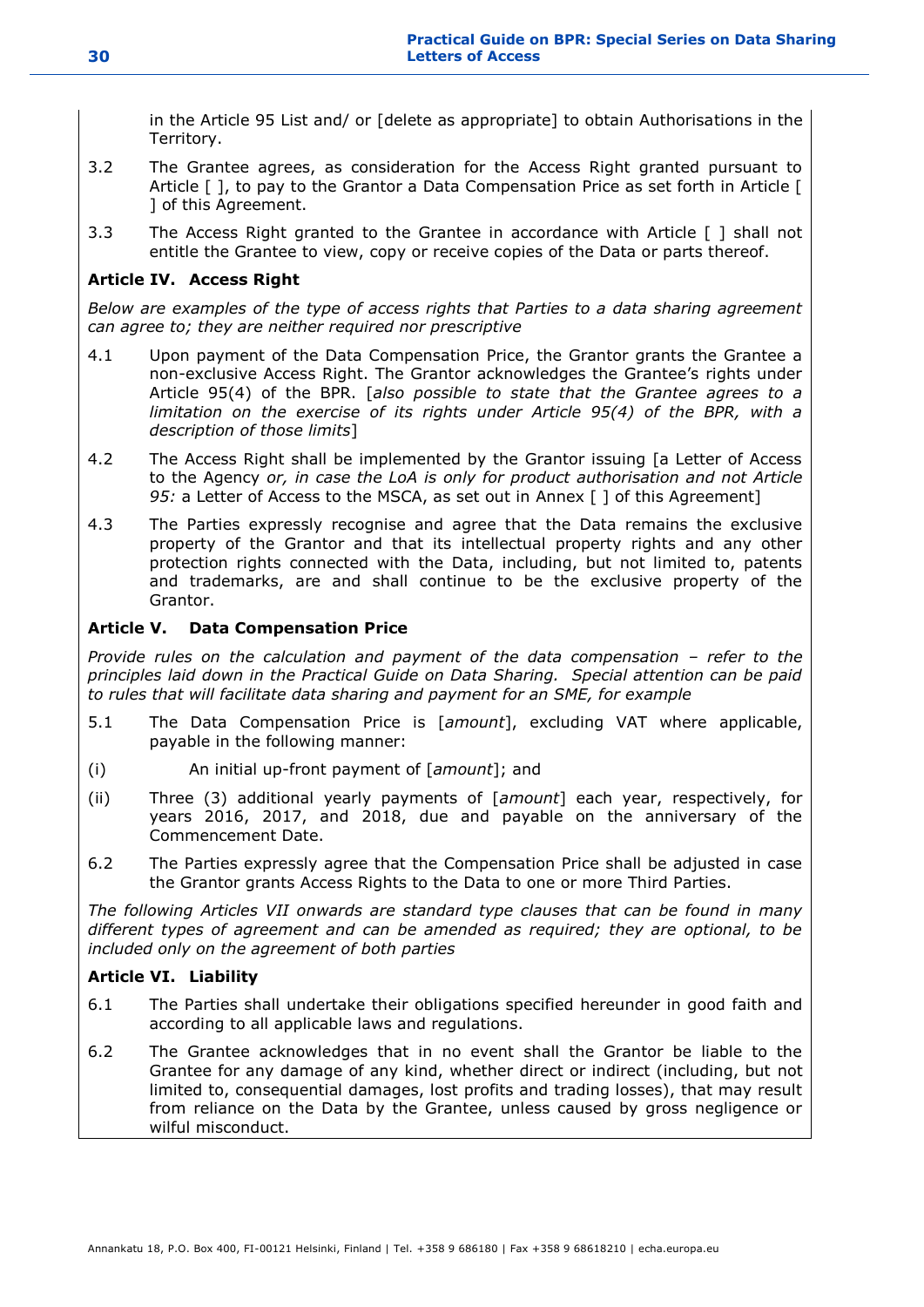### **Article VII. Confidentiality**

- 7.1 Without prejudice to Article 63 of the BPR, the Parties shall keep in strict confidence and shall not disclose to any Third Party information shared or acquired as a result of the performance of this Agreement except as provided in a Sublicence or to comply with the data sharing and other procedures of the BPR.
- 7.2 The provisions of this Article 7 shall survive the termination or expiry of this Agreement.

# **Article VIII. Term and Termination**

This Agreement shall take effect as of the Commencement Date and cannot be terminated before [*end of data protection period*] except upon mutual agreement of both Parties.

### **Article IX. Severability**

To the extent that any provision of this Agreement is found by a court, tribunal or competent arbitration panel to be invalid or unenforceable, that provision notwithstanding, the remainder of this Agreement shall remain in full force and effect and such invalid or unenforceable provision shall be deleted.

# **Article X. Assignment**

Neither Party shall have the right to assign this Agreement, nor any of its rights hereunder, nor delegate any of its obligations hereunder, without the prior written consent of the other Party, which shall not be unreasonably withheld.

### **Article XI. Entire Agreement**

- 11.1 This Agreement, which incorporates Annexes [ ] and [ ] and [ ], represents the entire agreement between the Parties for the purposes of granting the Access Right and supersedes any prior agreement (whether oral or written) relating to the subject-matter of this Agreement between the Parties.
- 11.2 This Agreement may be amended at any time by mutual agreement between the Parties in writing.

# **Article XII. Force Majeure**

The Parties shall not be liable or be deemed to be in breach of this Agreement by reason of any delay in performing or any failure to perform any of its obligations in connection with this Agreement if the delay or failure is due to any cause beyond its reasonable control, including (without limitation), any governmental or regulatory measures, natural disasters (earthquakes, hurricanes, floods) wars, riots or other major upheaval and performance failures of parties outside the control of the Parties (e.g. disruptions in telephone service attributable to the telephone company or labour actions by employees of a common carrier).

# **Article XIII. Applicable Law and Competent Jurisdiction**

- 13.1 This Agreement is construed under and shall be governed by the laws of [*country*], including its conflict of laws rules.
- 13.2 The Parties shall first attempt to settle amicably any dispute arising out of this Agreement. Any dispute with regard to the interpretation and application of this Agreement that cannot be settled amicably between the Parties shall be exclusively resolved by [national Courts/Arbitration – delete and detail as appropriate].

### **Article XIV.Notices**

Notices under this Agreement shall be given in writing by registered mail to the addresses specified below in relation to each undersigning Party.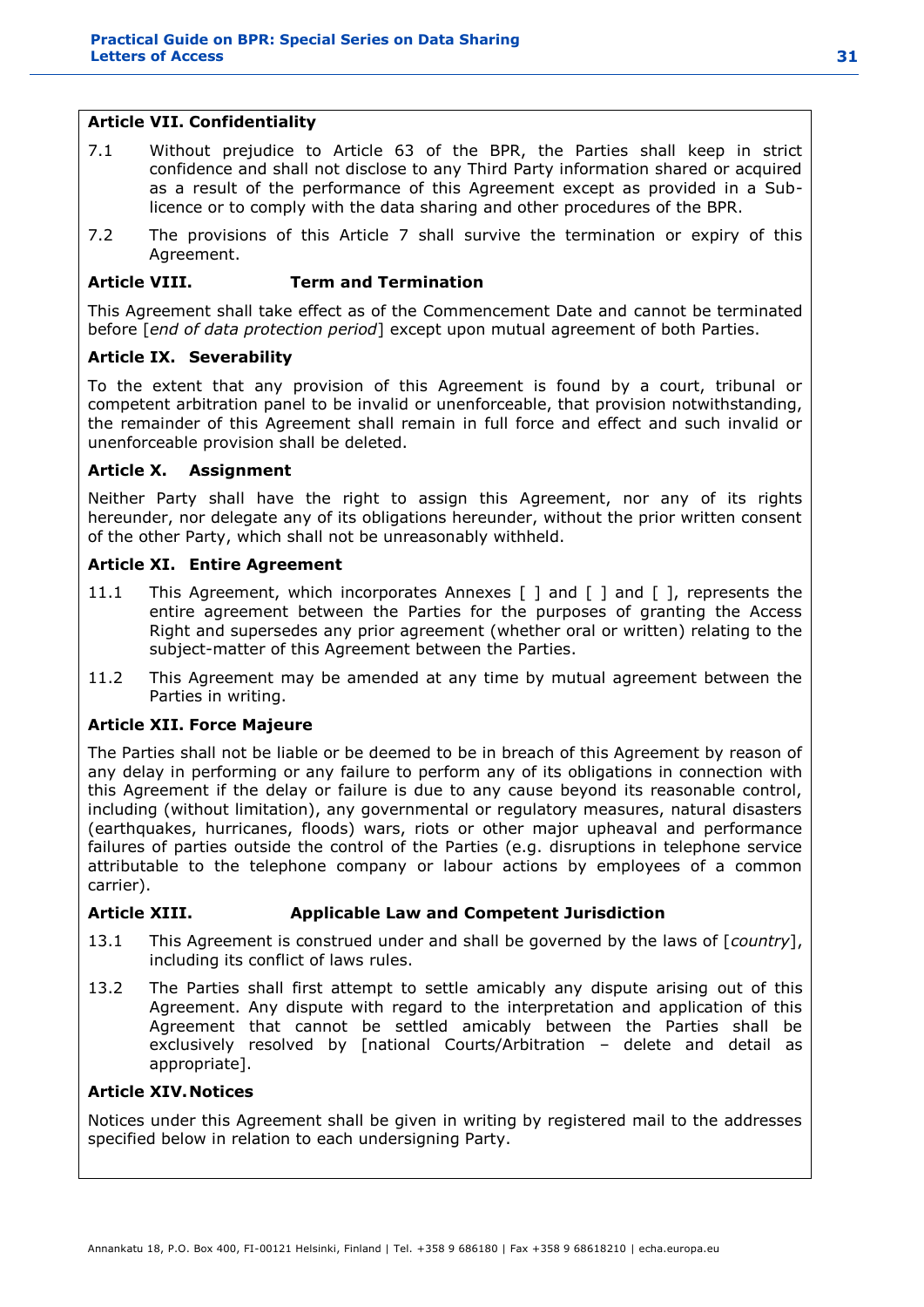| [company name]                                                                             |
|--------------------------------------------------------------------------------------------|
|                                                                                            |
| [address].                                                                                 |
|                                                                                            |
| And                                                                                        |
|                                                                                            |
| [company name]                                                                             |
|                                                                                            |
| [address].                                                                                 |
| Note that the rules applying to the signing and dating of the agreement will depend on the |
| law (agreed by the parties) applying to the contract                                       |
|                                                                                            |
|                                                                                            |
| <b>Signed</b>                                                                              |
|                                                                                            |
| <b>Dated</b>                                                                               |
|                                                                                            |
|                                                                                            |
|                                                                                            |
|                                                                                            |
|                                                                                            |
| Annex []: Letter of Access See Appendix 1 and Appendix 2 for examples of                   |
|                                                                                            |
| template LoAs which can be used.                                                           |
|                                                                                            |
|                                                                                            |
| Annex []: List of studies                                                                  |
|                                                                                            |
|                                                                                            |
|                                                                                            |
|                                                                                            |
|                                                                                            |
|                                                                                            |
|                                                                                            |
|                                                                                            |
|                                                                                            |
|                                                                                            |
|                                                                                            |
|                                                                                            |